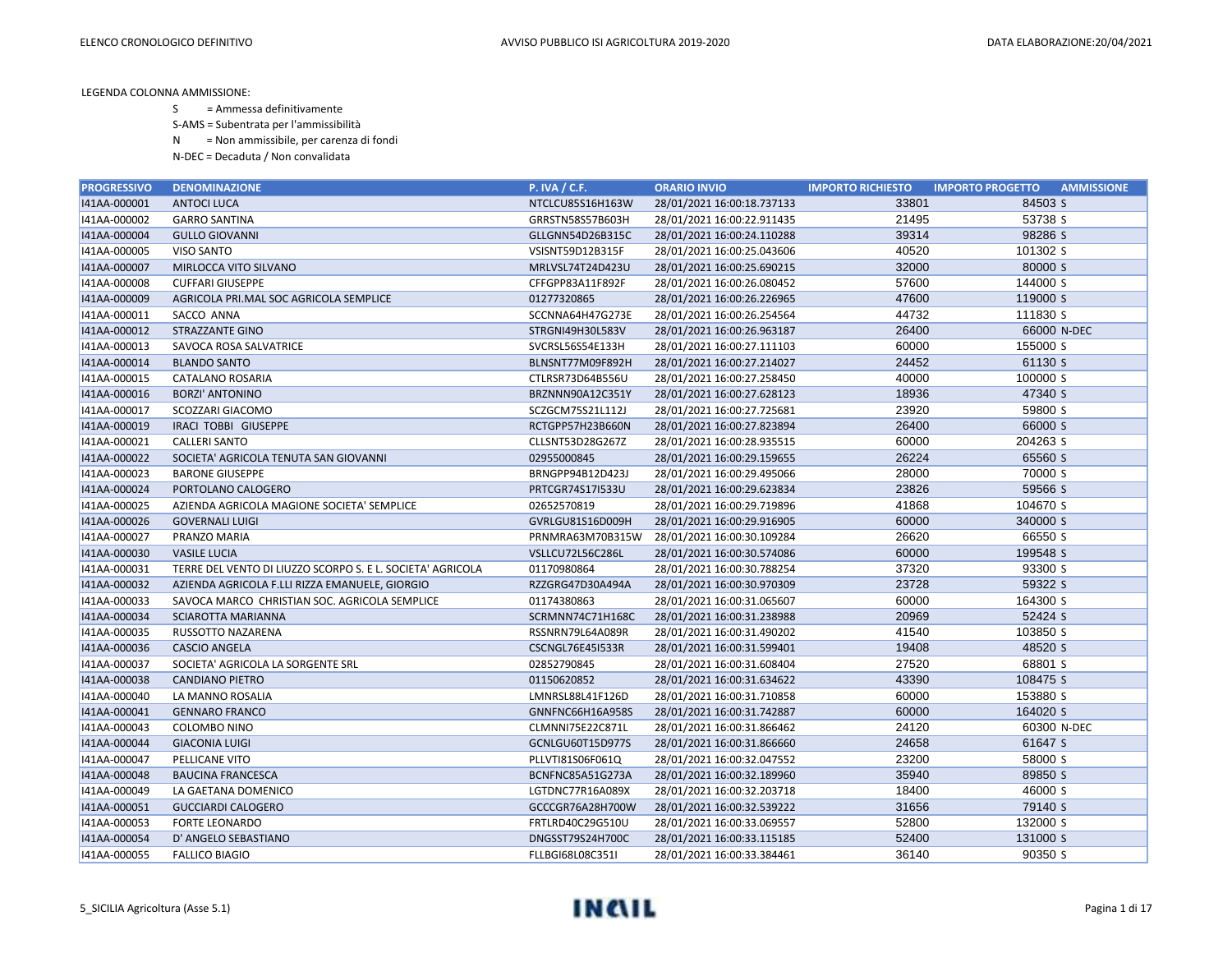S = Ammessa definitivamente

S-AMS = Subentrata per l'ammissibilità

N = Non ammissibile, per carenza di fondi

| <b>PROGRESSIVO</b> | <b>DENOMINAZIONE</b>                                         | <b>P. IVA / C.F.</b> | <b>ORARIO INVIO</b>        | <b>IMPORTO RICHIESTO</b> | <b>IMPORTO PROGETTO</b><br><b>AMMISSIONE</b> |
|--------------------|--------------------------------------------------------------|----------------------|----------------------------|--------------------------|----------------------------------------------|
| I41AA-000056       | <b>MINIO GIUSEPPE</b>                                        | MNIGPP76L20B202L     | 28/01/2021 16:00:33.415233 | 60000                    | 162010 S                                     |
| I41AA-000057       | PRO GERACI FARM AGRICOLA S.R.L.                              | 06553260826          | 28/01/2021 16:00:33.504544 | 49966                    | 124916 S                                     |
| I41AA-000058       | <b>PACI ANGELO</b>                                           | PCANGL90M30B429R     | 28/01/2021 16:00:33.509446 | 20668                    | 51670 S                                      |
| I41AA-000059       | DIFRANCESCO CALOGERO                                         | DFRCGR75D08H792K     | 28/01/2021 16:00:33.551648 | 50131                    | 125328 S                                     |
| I41AA-000060       | AZIENDA AGRICOLA TAMBURINO VINCENZO                          | TMBVCN53L30C351Z     | 28/01/2021 16:00:33.569848 | 26188                    | 65470 S                                      |
| I41AA-000061       | SCHIMMENTI PAOLO SALVATORE                                   | SCHPSL66A07L603L     | 28/01/2021 16:00:33.748442 | 44940                    | 112350 S                                     |
| I41AA-000062       | POMARA VINCENZA                                              | PMRVCN59R48E074G     | 28/01/2021 16:00:33.887954 | 39477                    | 98693 S                                      |
| I41AA-000063       | <b>DUCA CARMELO</b>                                          | DCUCML62P21D907P     | 28/01/2021 16:00:33.917827 | 58957                    | 147393 S                                     |
| I41AA-000064       | <b>GENTILE MARIANO</b>                                       | GNTMRN67C09G273S     | 28/01/2021 16:00:34.348699 | 60000                    | 155730 S                                     |
| I41AA-000065       | AZIENDA AGRICOLA EREDI AVVOCATO BONANNO S.S.                 | 01240900868          | 28/01/2021 16:00:34.381391 | 27800                    | 69500 S                                      |
| I41AA-000066       | LO CICERO GIOVANNI                                           | LCCGNN65H23D977O     | 28/01/2021 16:00:34.511950 | 49966                    | 124916 S                                     |
| I41AA-000067       | SICILIANO ROSA                                               | SCLRSO68A69M088W     | 28/01/2021 16:00:34.528298 | 19046                    | 47615 S                                      |
| I41AA-000068       | PISCOPO MARIO                                                | PSCMRA79R21C342W     | 28/01/2021 16:00:34.699671 | 52324                    | 130812 S                                     |
| I41AA-000069       | COOP.AGRICOLA SAN GIUSIPPUZZU                                | 02264280849          | 28/01/2021 16:00:34.735026 | 27024                    | 67560 N-DEC                                  |
| I41AA-000070       | <b>LICARI FRANCESCO</b>                                      | LCRFNC44A10E974U     | 28/01/2021 16:00:34.760646 | 21381                    | 53454 S                                      |
| I41AA-000071       | PALAZZOLO PAOLA                                              | PLZPLA67E44C130C     | 28/01/2021 16:00:34.910218 | 16340                    | 40850 S                                      |
| 141AA-000072       | RENDA VITO FRANCESCO                                         | RNDVFR60C03A176Y     | 28/01/2021 16:00:34.978081 | 25250                    | 63125 N-DEC                                  |
| I41AA-000073       | SANDU MANUELA MARIANA                                        | SNDMLM79P42Z129Q     | 28/01/2021 16:00:35.069893 | 24000                    | 60000 S                                      |
| I41AA-000074       | <b>CUTRONA ANNA LUCIA</b>                                    | CTRNLC64C49H700V     | 28/01/2021 16:00:35.180981 | 22764                    | 56912 S                                      |
| I41AA-000075       | DI GLORIA CALOGERO                                           | DGLCGR87L19B429G     | 28/01/2021 16:00:35.289901 | 19400                    | 48500 S                                      |
| 141AA-000076       | <b>GIAMBRONE DOMENICO</b>                                    | GMBDNC63T08I534G     | 28/01/2021 16:00:35.313563 | 21800                    | 54500 S                                      |
| I41AA-000078       | <b>ASSENNATO PIETRO</b>                                      | SSNPTR70R13C342R     | 28/01/2021 16:00:35.399287 | 60000                    | 187461 S                                     |
| I41AA-000079       | <b>GIANGRASSO MARIANNA</b>                                   | GNGMNN71S69G273O     | 28/01/2021 16:00:35.639667 | 60000                    | 201850 S                                     |
| I41AA-000080       | SOC. AGRICOLA CUPANE DI CUPANE ERIKA ANDREA ROSSANA S.A.S.   | 04334000876          | 28/01/2021 16:00:35.642707 | 18000                    | 45000 S                                      |
| 141AA-000081       | ASSOCIAZIONE AGRI-BIOLOGICA SICILIANA                        | 02030210815          | 28/01/2021 16:00:35.645921 | 16351                    | 40878 N-DEC                                  |
| I41AA-000082       | AZIENDA AGRICOLA TUMINO G.PPE E FIGLIO S.S.                  | 00261130884          | 28/01/2021 16:00:35.791992 | 58250                    | 145625 S                                     |
| I41AA-000084       | <b>ARGETTO GIUSEPPE</b>                                      | RGTGPP76A30M100P     | 28/01/2021 16:00:35.978086 | 60000                    | 185118 S                                     |
| I41AA-000085       | AVARELLO CALOGERO                                            | VRLCGR57P08I824P     | 28/01/2021 16:00:36.217321 | 23200                    | 58000 S                                      |
| I41AA-000086       | <b>CONTRAFATTO GAETANO</b>                                   | CNTGTN47E19B302V     | 28/01/2021 16:00:36.284570 | 37224                    | 93060 S                                      |
| I41AA-000088       | <b>CIPOLLA CARMELO</b>                                       | CPLCML73P05H792Z     | 28/01/2021 16:00:36.356770 | 22918                    | 57296 S                                      |
| I41AA-000091       | AZ. AGR. LA DIPLADENIA DI ISGRO' GABRIELE                    | SGRGRL96C19L042W     | 28/01/2021 16:00:36.464073 | 26000                    | 65000 S                                      |
| I41AA-000092       | ATTARDO CARMELO                                              | TTRCML56A18A351U     | 28/01/2021 16:00:36.465182 | 27580                    | 68950 S                                      |
| I41AA-000094       | AZ. AGR. TRESAURO DEI F.LLI FRANCESCA E ROSARIO PANNUZZO S.S | 01699250880          | 28/01/2021 16:00:36.755014 | 42379                    | 105948 S                                     |
| I41AA-000095       | AZ. AGR. C.M.C. DI CORACI LUCA                               | 02214300812          | 28/01/2021 16:00:36.936064 | 25080                    | 62700 S                                      |
| I41AA-000096       | <b>RICCARDI GIUSEPPE</b>                                     | RCCGPP62M23L042A     | 28/01/2021 16:00:36.940559 | 2415                     | 6038 S                                       |
| I41AA-000097       | LABRUZZO MARCELLO                                            | LBRMCL75R01D009S     | 28/01/2021 16:00:37.130865 | 18320                    | 45800 S                                      |
| 141AA-000098       | <b>RIZZO BENEDETTO</b>                                       | RZZBDT79P15C351K     | 28/01/2021 16:00:37.178244 | 60000                    | 155000 S                                     |
| I41AA-000099       | <b>ZERILLI GIANCARLO</b>                                     | ZRLGCR77C04D423B     | 28/01/2021 16:00:37.181072 | 32800                    | 82000 S                                      |
| I41AA-000101       | <b>BARBARA SALVATORE</b>                                     | BRBSVT75S04D423Y     | 28/01/2021 16:00:37.429688 | 60000                    | 150000 S                                     |
| I41AA-000103       | AGRIPLANTECH SOCIET AGRICOLA SRL                             | 01980680894          | 28/01/2021 16:00:37.555098 | 47200                    | 118000 S                                     |
| I41AA-000104       | AZIENDA AGRICOLA FATTORIA S.ANASTASIA DI SALVATORE SCUDERI   | SCDSVT69T02F781L     | 28/01/2021 16:00:37.775864 | 28000                    | 70000 N-DEC                                  |
| I41AA-000107       | <b>LAPIRA MARIA</b>                                          | LPRMRA61C58G267W     | 28/01/2021 16:00:37.914720 | 38653                    | 96633 S                                      |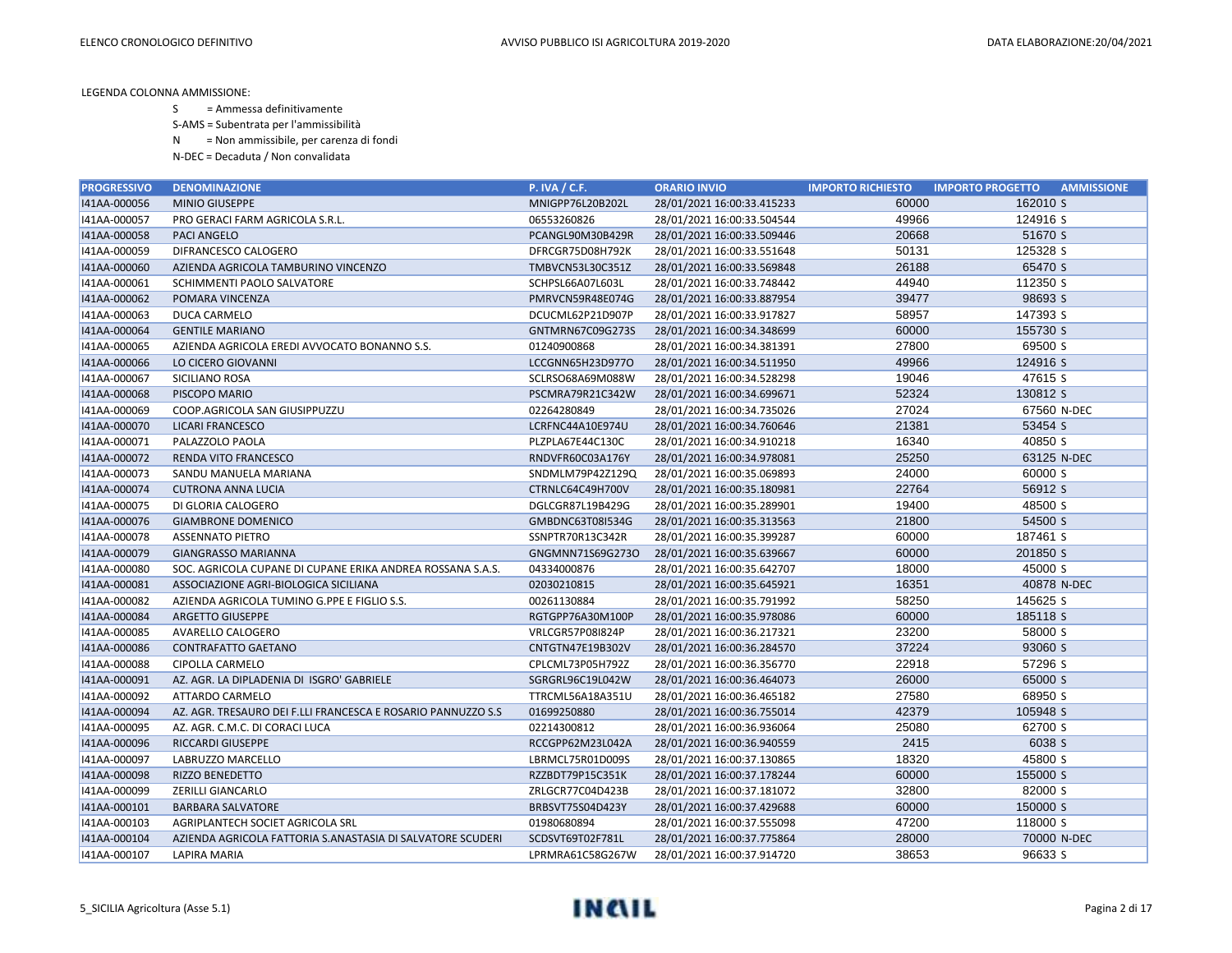S = Ammessa definitivamente

S-AMS = Subentrata per l'ammissibilità

N = Non ammissibile, per carenza di fondi

| <b>PROGRESSIVO</b> | <b>DENOMINAZIONE</b>                       | <b>P. IVA / C.F.</b> | <b>ORARIO INVIO</b>        | <b>IMPORTO RICHIESTO</b> | <b>IMPORTO PROGETTO</b><br><b>AMMISSIONE</b> |
|--------------------|--------------------------------------------|----------------------|----------------------------|--------------------------|----------------------------------------------|
| 141AA-000108       | <b>BORDINO ROSARIO</b>                     | BRDRSR97T31A089P     | 28/01/2021 16:00:37.981758 | 60000                    | 182116 S                                     |
| I41AA-000110       | <b>FRENDA CALOGERO</b>                     | FRNCGR74T03H159D     | 28/01/2021 16:00:38.052926 | 51860                    | 129650 S                                     |
| I41AA-000111       | DI BARTOLO EMANUELE                        | DBRMNL79T25F892W     | 28/01/2021 16:00:38.093351 | 60000                    | 150000 S                                     |
| I41AA-000112       | <b>DINOLFO GIUSEPPE</b>                    | DNLGPP64M19D907S     | 28/01/2021 16:00:38.105591 | 56000                    | 140000 S                                     |
| I41AA-000113       | MONACO SERGIO                              | MNCSRG73P05G267I     | 28/01/2021 16:00:38.178094 | 25798                    | 64496 S                                      |
| I41AA-000114       | <b>TESTA SALVATORE</b>                     | TSTSVT94S01F892M     | 28/01/2021 16:00:38.407606 | 47186                    | 117965 S                                     |
| I41AA-000115       | CENTONZE STAFANIA ANTONELLA                | CNTSFN79H57D423G     | 28/01/2021 16:00:38.458433 | 47800                    | 119500 S                                     |
| I41AA-000116       | SOCIETA' AGRICOLA ANTICA MASSERIA SRLS     | 01638340883          | 28/01/2021 16:00:38.642096 | 52020                    | 130050 S                                     |
| I41AA-000117       | <b>GANGI ANGELO MARIO</b>                  | GNGNLM59D12B429K     | 28/01/2021 16:00:38.751083 | 57400                    | 143500 S                                     |
| I41AA-000118       | AZIENDA AGRICOLA BADIULA SOCIETA' SEMPLICE | DGRLFA70S05E532I     | 28/01/2021 16:00:38.830608 | 26400                    | 66000 S                                      |
| I41AA-000119       | PALAZZOLO FILIPPO                          | PLZFPP60B08H933C     | 28/01/2021 16:00:38.831615 | 43940                    | 109850 S                                     |
| I41AA-000120       | RUBINO FRANCESCO PAOLO                     | RBNFNC48H27L331A     | 28/01/2021 16:00:39.097947 | 60000                    | 154000 S                                     |
| I41AA-000121       | LO VERDE GELTRUDE                          | LVRGTR59R50B385F     | 28/01/2021 16:00:39.102519 | 22796                    | 56990 S                                      |
| I41AA-000123       | <b>BRUCCULERI DARIO</b>                    | BRCDRA75P01B602B     | 28/01/2021 16:00:39.154414 | 24276                    | 60690 S                                      |
| I41AA-000124       | <b>NAPOLI EPIFANIO</b>                     | NPLPFN63L02B521T     | 28/01/2021 16:00:39.175013 | 12123                    | 30308 S                                      |
| I41AA-000127       | PROVENZANO IGNAZIO                         | PRVGNZ44S30B429N     | 28/01/2021 16:00:39.334099 | 52066                    | 130165 S                                     |
| 141AA-000128       | LI PIRA MASSIMO                            | LPRMSM72B07H792H     | 28/01/2021 16:00:39.669479 | 57600                    | 144000 S                                     |
| I41AA-000129       | POTENZA VINCENZO FRANC. MICH.              | PTNVCN44S18A676H     | 28/01/2021 16:00:39.677103 | 35432                    | 88580 N-DEC                                  |
| I41AA-000130       | PANZECA ANTONINO                           | PNZNNN51P07B315L     | 28/01/2021 16:00:39.807599 | 27140                    | 67850 N-DEC                                  |
| I41AA-000131       | CATANIA NUNZIO GIUSEPPE                    | CTNNZG70C04C351B     | 28/01/2021 16:00:39.849466 | 48740                    | 121850 S                                     |
| 141AA-000132       | RUGGIRELLO ANGELO                          | RGGNGL70A04B430F     | 28/01/2021 16:00:39.903730 | 24600                    | 61500 S                                      |
| I41AA-000135       | AZ.AGR. CARPINO BERNARDO C.                | 01266330891          | 28/01/2021 16:00:40.185956 | 60000                    | 180000 S                                     |
| I41AA-000136       | <b>MONTANA CARMELO</b>                     | MNTCML57A04A089G     | 28/01/2021 16:00:40.306561 | 37734                    | 94337 S                                      |
| I41AA-000138       | <b>BRIZZI SALVATORE</b>                    | BRZSVT66P07Z112D     | 28/01/2021 16:00:40.792818 | 26092                    | 65230 S                                      |
| I41AA-000139       | <b>CACCIATORE STEFANO</b>                  | 01844930840          | 28/01/2021 16:00:40.797149 | 25810                    | 64526 S                                      |
| I41AA-000140       | NICOSIA FILIPPO                            | NCSFPP79C18H428P     | 28/01/2021 16:00:40.800410 | 30556                    | 76390 S                                      |
| I41AA-000141       | <b>CALLARI SALVATORE</b>                   | CLLSVT51D27H792P     | 28/01/2021 16:00:40.803611 | 60000                    | 280000 S                                     |
| I41AA-000142       | D'ALIO MARIA FILIPPA                       | DLAMFL74T48F892V     | 28/01/2021 16:00:41.054086 | 43200                    | 108000 N-DEC                                 |
| 141AA-000144       | VERDOLIVO DI CALABRO' DANIELA              | CLBDNL78H49A638Y     | 28/01/2021 16:00:41.121871 | 9140                     | 22850 S                                      |
| I41AA-000146       | AZ. AGRICOLA BONO SOC. AGRICOLA A R.L.     | 02640530818          | 28/01/2021 16:00:41.182985 | 11600                    | 29000 N-DEC                                  |
| I41AA-000147       | <b>CAMPO VINCENZO</b>                      | CMPVCN72D05H163O     | 28/01/2021 16:00:41.199368 | 48800                    | 122000 S                                     |
| I41AA-000148       | <b>DIQUATTRO GIOVANNI</b>                  | DQTGNN70E09H163N     | 28/01/2021 16:00:41.277026 | 35749                    | 89374 S                                      |
| 141AA-000149       | DI BENEDETTO PIETRO                        | DBNPTR67S20G348R     | 28/01/2021 16:00:41.399079 | 19858                    | 49647 N-DEC                                  |
| I41AA-000151       | CICCARELLO S.R.L. SOCIETA' AGRICOLA        | 02578530848          | 28/01/2021 16:00:41.441342 | 25548                    | 63870 N-DEC                                  |
| I41AA-000152       | <b>BORDINO ROSARIO</b>                     | BRDRSR38R15G282B     | 28/01/2021 16:00:41.473071 | 16994                    | 42485 N-DEC                                  |
| I41AA-000153       | <b>MICELI FABIO</b>                        | MCLFBA67L31L603N     | 28/01/2021 16:00:41.508745 | 25600                    | 64000 S                                      |
| I41AA-000155       | <b>DAIDONE VINCENZO</b>                    | DDNVCN59C12L331T     | 28/01/2021 16:00:41.646144 | 6000                     | 15000 N-DEC                                  |
| I41AA-000157       | PAPA MARIA GIUSEPPA                        | PPAMGS45D70G273O     | 28/01/2021 16:00:41.726925 | 16000                    | 40000 S                                      |
| I41AA-000158       | <b>INGARRA GIUSEPPE</b>                    | NGRGPP58D28H700C     | 28/01/2021 16:00:41.729235 | 23200                    | 58000 S                                      |
| I41AA-000159       | PACINELLA CALOGERO                         | PCNCGR61L06F845F     | 28/01/2021 16:00:41.777914 | 19076                    | 47690 S                                      |
| 141AA-000160       | SPADARO MATTEO                             | SPDMTT67C29F258H     | 28/01/2021 16:00:42.058011 | 60000                    | 195260 S                                     |
| 141AA-000162       | DI PIAZZA NICOLO'                          | DPZNCL65R22B602A     | 28/01/2021 16:00:42.083698 | 15200                    | 38000 S                                      |

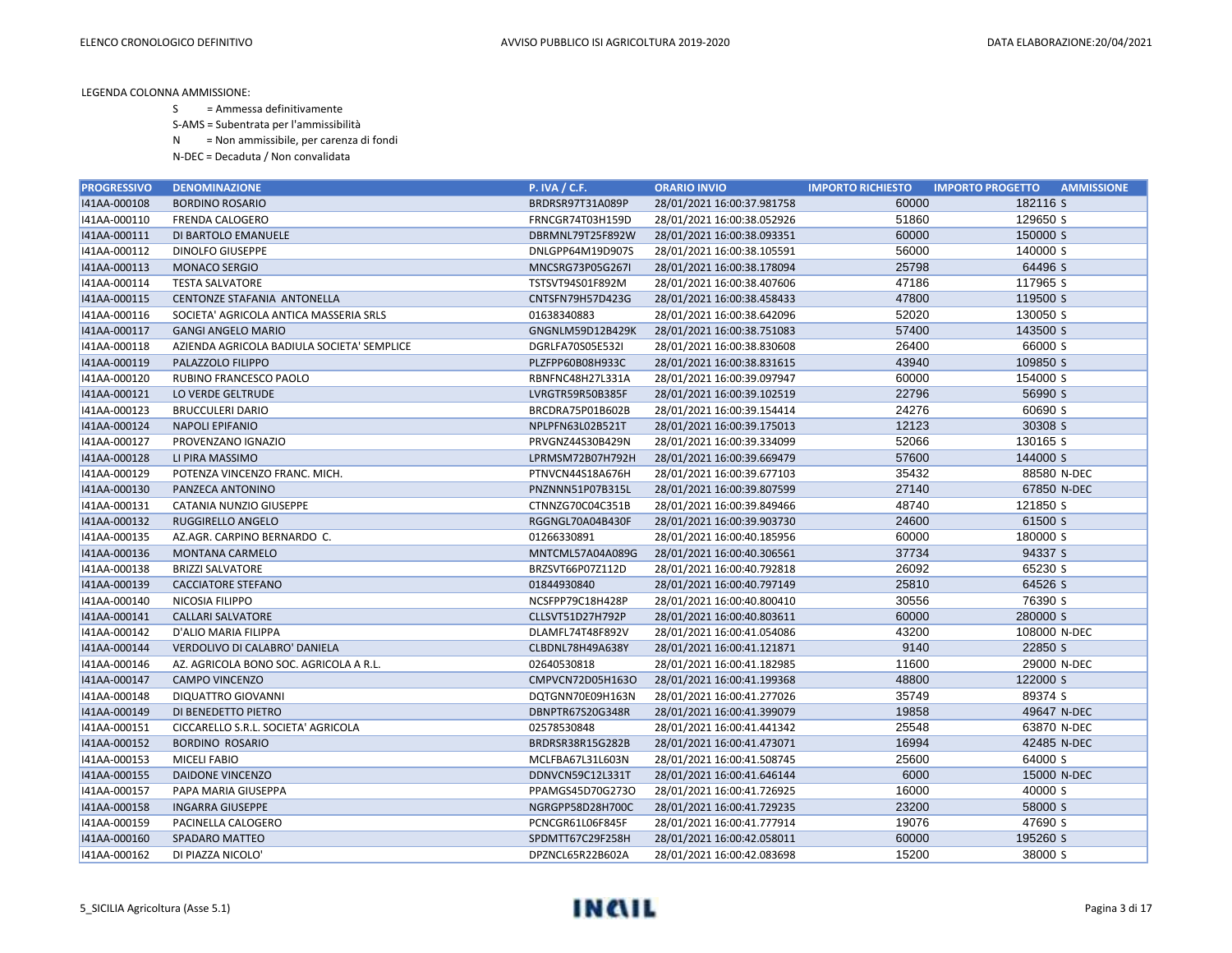S = Ammessa definitivamente

S-AMS = Subentrata per l'ammissibilità

N = Non ammissibile, per carenza di fondi

| <b>PROGRESSIVO</b> | <b>DENOMINAZIONE</b>                                   | <b>P. IVA / C.F.</b> | <b>ORARIO INVIO</b>        | <b>IMPORTO RICHIESTO</b> | <b>IMPORTO PROGETTO</b><br><b>AMMISSIONE</b> |
|--------------------|--------------------------------------------------------|----------------------|----------------------------|--------------------------|----------------------------------------------|
| I41AA-000164       | AZIENDA BOGNANNI SOCIETA' AGRICOLA SEMPLICE            | BGNSVT90H03C351C     | 28/01/2021 16:00:42.256752 | 48660                    | 121650 S                                     |
| I41AA-000165       | PIAZZA CALOGERO                                        | PZZCGR79C08G273E     | 28/01/2021 16:00:42.271661 | 22351                    | 55878 S                                      |
| I41AA-000166       | <b>RIZZICO LUIGI</b>                                   | RZZLGU82T05G273T     | 28/01/2021 16:00:42.347646 | 60000                    | 155000 S                                     |
| I41AA-000167       | AZIENDA AGRICOLA DIMINO SANDRO                         | DMNSDR72H12I533Y     | 28/01/2021 16:00:42.385960 | 22454                    | 56137 S                                      |
| I41AA-000168       | AZIENDA AGRICOLA TEREO S.R.L.S.                        | 01933740894          | 28/01/2021 16:00:42.472356 | 60000                    | 150000 S                                     |
| I41AA-000169       | ANGILERI NICOLO'                                       | NGLNCL68S14E974P     | 28/01/2021 16:00:42.511510 | 18491                    | 46229 S                                      |
| I41AA-000170       | <b>COLOMBA SALVATORE</b>                               | CLMSVT78C23G319Z     | 28/01/2021 16:00:42.516736 | 18480                    | 46200 S                                      |
| I41AA-000172       | ARENA GIUSEPPE                                         | RNAGPP75M30C351A     | 28/01/2021 16:00:42.856222 | 52000                    | 130000 S                                     |
| I41AA-000173       | <b>MOSCATO FRANCESCA</b>                               | MSCFNC68E64E541G     | 28/01/2021 16:00:42.937342 | 22400                    | 56000 S                                      |
| I41AA-000174       | PARRINO ANTONINO                                       | PRRNNN84H09C286J     | 28/01/2021 16:00:42.943684 | 21397                    | 53493 S                                      |
| I41AA-000176       | <b>TRAPANI MARIA BEATRICE</b>                          | TRPMBT71H67Z112Y     | 28/01/2021 16:00:43.163983 | 22888                    | 57222 S                                      |
| I41AA-000177       | MILAZZO GIANCARLO                                      | MLZGCR79H20F830Y     | 28/01/2021 16:00:43.190254 | 60000                    | 200000 N                                     |
| I41AA-000178       | <b>TIRRITO ANTONINO</b>                                | TRRNNN49M21H778R     | 28/01/2021 16:00:43.218003 | 14460                    | 36150 N                                      |
| I41AA-000179       | AZIENDA AGRICOLA DI GIUGNO FILIPPO                     | DGGFPP80H14C342L     | 28/01/2021 16:00:43.236592 | 36000                    | 90000 N                                      |
| 141AA-000180       | <b>GIGLIO FRANCESCO</b>                                | GGLFNC74H13D423P     | 28/01/2021 16:00:43.288608 | 23600                    | 59000 N                                      |
| I41AA-000181       | <b>DILENA MARIO</b>                                    | DLNMRA70T27B429L     | 28/01/2021 16:00:43.295154 | 27520                    | 68800 N                                      |
| I41AA-000182       | <b>CASTIGLIONE GIOVANNI</b>                            | CSTGNN72S27F830Y     | 28/01/2021 16:00:43.354753 | 60000                    | 203700 N                                     |
| I41AA-000184       | CARADONNA PASQUALE                                     | CRDPQL46A20H700B     | 28/01/2021 16:00:43.452645 | 22000                    | 55000 N                                      |
| I41AA-000185       | DE BLASI ANTONIETTA                                    | DBLNNT48D44L331S     | 28/01/2021 16:00:43.711629 | 19134                    | 47837 N                                      |
| 141AA-000186       | <b>FRATELLI ZICHITTELLA</b>                            | 02648480818          | 28/01/2021 16:00:43.756110 | 51854                    | 129635 N                                     |
| I41AA-000187       | LO SCRUDATO GIUSEPPE                                   | LSCGPP76H30H914D     | 28/01/2021 16:00:43.784316 | 60000                    | 160000 N                                     |
| I41AA-000188       | AZIENDA AGRICOLA S. VENERA DI ROMEO SONIA              | RMOSNO75C63C351H     | 28/01/2021 16:00:43.948021 | 15800                    | 39500 N                                      |
| I41AA-000189       | PROVINZANO MARIA                                       | PRVMRA68P65E055O     | 28/01/2021 16:00:44.016146 | 21889                    | 54723 N                                      |
| I41AA-000190       | NASO STEFANO                                           | NSASFN74C10B428M     | 28/01/2021 16:00:44.199889 | 60000                    | 185000 N                                     |
| I41AA-000191       | SICILIABEDDA S.S. DI ALTAMORE FRANCO E CIACCIO TOMMASO | 05975700823          | 28/01/2021 16:00:44.281027 | 53200                    | 133000 N                                     |
| I41AA-000192       | <b>GENTILE SALVATORE</b>                               | GNTSVT68M09F231I     | 28/01/2021 16:00:44.507024 | 53060                    | 132650 N                                     |
| I41AA-000193       | LE MADONIE UOVA DI CORRADINO GIOVANNI                  | CRRGNN98R23G511F     | 28/01/2021 16:00:44.709537 | 33361                    | 83404 N                                      |
| I41AA-000194       | <b>VIOLA FILIPPO</b>                                   | VLIFPP48A29G624G     | 28/01/2021 16:00:44.770084 | 23080                    | 57700 N                                      |
| I41AA-000196       | DI FORTI SANTA                                         | DFRSNT69T45G624I     | 28/01/2021 16:00:44.910651 | 34486                    | 91215 N                                      |
| I41AA-000197       | <b>PATTI LUCIA</b>                                     | PTTLCU39M43M081I     | 28/01/2021 16:00:44.932275 | 30340                    | 75850 N                                      |
| I41AA-000198       | L'ANTICA TENUTA MALERBA DI MALERBA C. SNC              | 04683880878          | 28/01/2021 16:00:44.957396 | 39259                    | 98149 N                                      |
| I41AA-000201       | <b>CURCIO PAOLO</b>                                    | CRCPLA71A23G267E     | 28/01/2021 16:00:45.503224 | 55290                    | 138225 N                                     |
| I41AA-000202       | <b>DEBILIO GIUSEPPE</b>                                | DBLGPP53E21H281F     | 28/01/2021 16:00:45.633541 | 39628                    | 99070 N                                      |
| I41AA-000203       | <b>MAZARESE VITO</b>                                   | MZRVTI72R04H700Z     | 28/01/2021 16:00:45.636736 | 35200                    | 88000 N                                      |
| 141AA-000204       | SOCIETA' AGRICOLA RAINIERI S.R.L.                      | 02007700855          | 28/01/2021 16:00:45.673187 | 35781                    | 89454 N                                      |
| I41AA-000205       | <b>VITA EMANUELE</b>                                   | 02663000848          | 28/01/2021 16:00:45.708130 | 24820                    | 62050 N                                      |
| I41AA-000206       | F.LLI DOMINA S.S. SOCIETA' AGRICOLA                    | 01186080865          | 28/01/2021 16:00:45.710348 | 60000                    | 153051 N                                     |
| I41AA-000207       | DI GIACOMO PIETRO                                      | DGCPTR64P28A351P     | 28/01/2021 16:00:45.763696 | 25002                    | 62505 N                                      |
| I41AA-000208       | <b>GIARRAPUTO BALDASSARE</b>                           | GRRBDS67L02I224R     | 28/01/2021 16:00:45.921667 | 20944                    | 52360 N                                      |
| I41AA-000210       | <b>BUFFA GIUSEPPE</b>                                  | BFFGPP84H04D423I     | 28/01/2021 16:00:46.110007 | 60000                    | 158021 N                                     |
| I41AA-000211       | FATTORIA MONSOVILE DI GUASTELLA CARMELO C. S.S.        | 01432830881          | 28/01/2021 16:00:46.141493 | 60000                    | 191531 N                                     |
| 141AA-000212       | CARUSO DOMENICO                                        | CRSDNC56M17B427N     | 28/01/2021 16:00:46.308331 | 23300                    | 58250 N                                      |

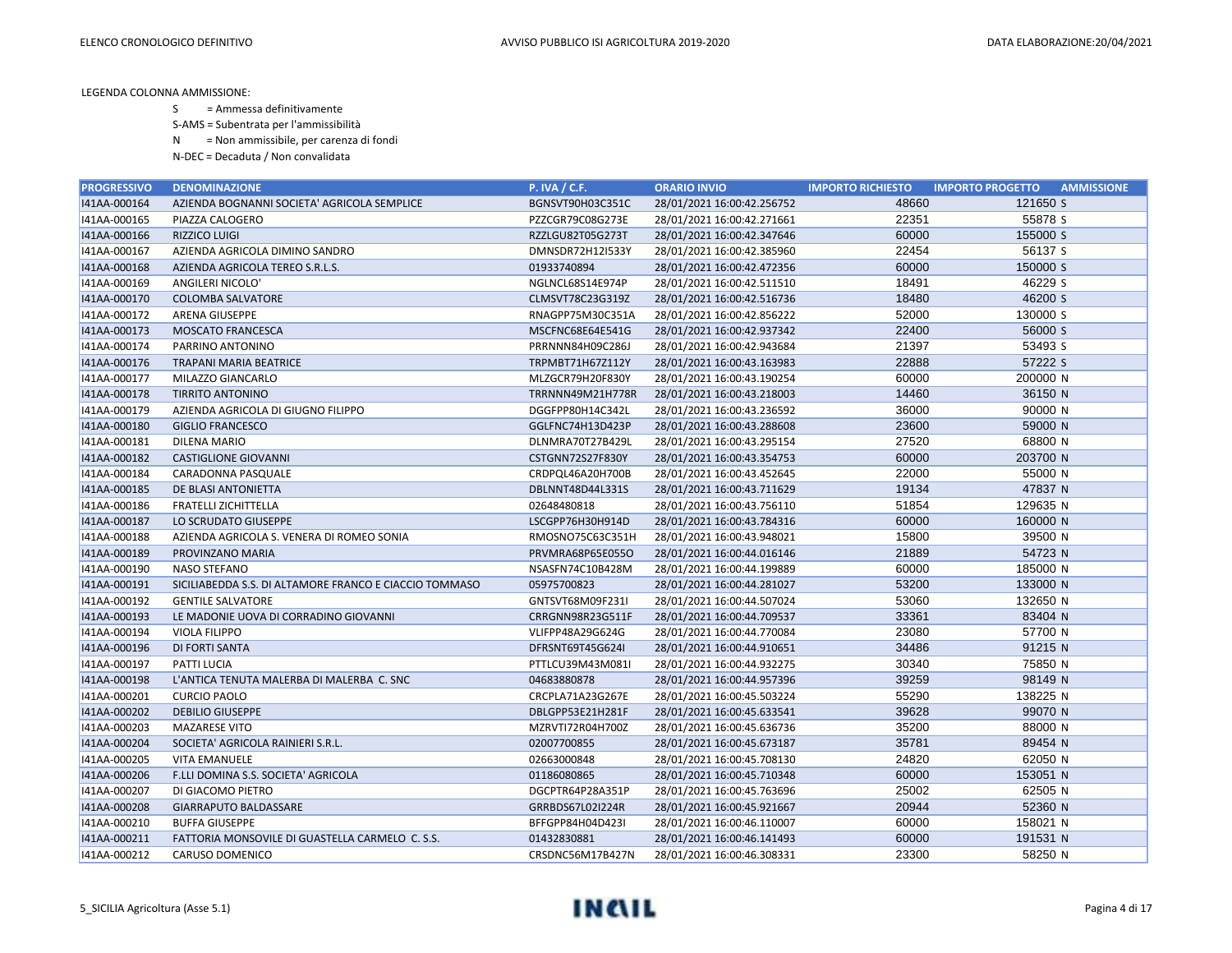S = Ammessa definitivamente

S-AMS = Subentrata per l'ammissibilità

N = Non ammissibile, per carenza di fondi

| <b>PROGRESSIVO</b> | <b>DENOMINAZIONE</b>                                       | <b>P. IVA / C.F.</b> | <b>ORARIO INVIO</b>        | <b>IMPORTO RICHIESTO</b> | <b>IMPORTO PROGETTO</b><br><b>AMMISSIONE</b> |
|--------------------|------------------------------------------------------------|----------------------|----------------------------|--------------------------|----------------------------------------------|
| I41AA-000214       | AZIENDA AGRICOLA DE CARO PAOLO                             | DCRPLA72P07E573C     | 28/01/2021 16:00:46.397296 | 17200                    | 43000 N                                      |
| I41AA-000215       | PANNUZZO SALVATORE                                         | PNNSVT69D26H163V     | 28/01/2021 16:00:46.433131 | 14028                    | 35071 N                                      |
| I41AA-000216       | <b>SCIASCIA GIUSEPPE</b>                                   | SCSGPP86L19B429E     | 28/01/2021 16:00:46.439888 | 24440                    | 61102 N                                      |
| I41AA-000217       | AZIENDA AGRICOLA NOBILE GIUSEPPA DANIELA                   | NBLGPP67S65G580A     | 28/01/2021 16:00:46.444288 | 39600                    | 99000 N                                      |
| 141AA-000218       | LI CRASTRI PATRIZIA                                        | LCRPRZ78S69D009V     | 28/01/2021 16:00:46.485592 | 34000                    | 85000 N                                      |
| I41AA-000219       | TRAGNA MARIA                                               | TRGMRA34C67D514B     | 28/01/2021 16:00:46.527820 | 16399                    | 40998 N                                      |
| 141AA-000220       | PUGLISI ANNA MARIA                                         | PGLNMR69A58A098J     | 28/01/2021 16:00:46.537101 | 53800                    | 134500 N                                     |
| I41AA-000221       | F.LLI LI PETRI DI LI PETRI PIETRO E ANTONINO SOC. AGRICOLA | 02363780848          | 28/01/2021 16:00:46.685252 | 22000                    | 55000 N                                      |
| 141AA-000222       | BATTAGLIA IGNAZIO ANTONIO                                  | BTTGZN65D08I534Y     | 28/01/2021 16:00:46.737419 | 26920                    | 67300 N                                      |
| I41AA-000223       | ALU' GIUSEPPINA GAETANA                                    | LAUGPP76C59Z103A     | 28/01/2021 16:00:46.867519 | 22340                    | 55850 N                                      |
| I41AA-000224       | <b>IMPERIA BRUNO MARIA ROSARIO</b>                         | 01377770852          | 28/01/2021 16:00:46.899443 | 23325                    | 58314 N                                      |
| I41AA-000225       | <b>LEO PIETRO</b>                                          | LEOPTR65B23C356T     | 28/01/2021 16:00:47.002543 | 18280                    | 45700 N                                      |
| 141AA-000226       | MACALUSO MARIA NATALINA                                    | MCLMNT71A52C135S     | 28/01/2021 16:00:47.043183 | 34582                    | 86456 N                                      |
| I41AA-000227       | PRAVATA' FRANCESCO                                         | PRVFNC62E11H428R     | 28/01/2021 16:00:47.067888 | 60000                    | 200000 N                                     |
| I41AA-000229       | <b>CORRADINO ANTONIO</b>                                   | CRRNTN91E27G273P     | 28/01/2021 16:00:47.145209 | 25619                    | 64048 N                                      |
| I41AA-000230       | SOCIET AGRICOLA FATTORIA DEI NEBRODI SRL                   | 03412850830          | 28/01/2021 16:00:47.163181 | 44000                    | 110000 N                                     |
| I41AA-000231       | MILITELLO LEONARDO                                         | MLTLRD60D01F830L     | 28/01/2021 16:00:47.176398 | 35384                    | 88462 N                                      |
| I41AA-000232       | LIZZO RITA                                                 | LZZRTI79C69F892F     | 28/01/2021 16:00:47.185286 | 32400                    | 81000 N                                      |
| I41AA-000233       | RIZZA GIOVANNI                                             | RZZGNN83L26F258Q     | 28/01/2021 16:00:47.200570 | 46652                    | 116630 N                                     |
| I41AA-000234       | <b>RUSSO LUIGI</b>                                         | RSSLGU51C01G624F     | 28/01/2021 16:00:47.236980 | 29720                    | 74300 N                                      |
| 141AA-000236       | PALERMO MARIA STELLA                                       | PLRMST62E58G273K     | 28/01/2021 16:00:47.254446 | 17000                    | 42500 N                                      |
| I41AA-000237       | AZIENDA AGRICOLA TORREGROSSA LEONARDO                      | TRRLRD87C09F892V     | 28/01/2021 16:00:47.282688 | 24492                    | 61231 N                                      |
| I41AA-000241       | PELLEGRINO GAETANO OSCAR                                   | PLLGNS92S27D423H     | 28/01/2021 16:00:47.610966 | 21200                    | 53000 N                                      |
| I41AA-000242       | DI PIAZZA FRANCESCO                                        | DPZFNC72A12F892G     | 28/01/2021 16:00:47.632278 | 37600                    | 94000 N                                      |
| 141AA-000243       | ASSOCIAZIONE AGRICOLA F.LLI DI GANGI                       | 01511540856          | 28/01/2021 16:00:47.659435 | 60000                    | 187315 N                                     |
| I41AA-000245       | LUCIDO LEONARDA                                            | LCDLRD71D48Z112K     | 28/01/2021 16:00:47.746401 | 21920                    | 54800 N                                      |
| I41AA-000246       | SALDIGLORIA SIMONE                                         | SLDSMN99C30C342G     | 28/01/2021 16:00:47.751189 | 27624                    | 69060 N                                      |
| 141AA-000250       | MONTALBANO GIUSEPPE                                        | MNTGPP71T25C286Q     | 28/01/2021 16:00:47.927887 | 18392                    | 45982 N                                      |
| I41AA-000251       | <b>BATTAGLIA CONCETTA</b>                                  | BTTCCT63P44L603W     | 28/01/2021 16:00:48.061843 | 44624                    | 111560 N                                     |
| I41AA-000252       | <b>CARUSO SALVATORE</b>                                    | CRSSVT72R09H797X     | 28/01/2021 16:00:48.209038 | 48306                    | 120766 N                                     |
| I41AA-000253       | <b>GENNARO SALVATORE</b>                                   | GNNSVT67D18A070X     | 28/01/2021 16:00:48.227401 | 60000                    | 160000 N                                     |
| I41AA-000254       | TARARA' VINCENZO                                           | TRRVCN74R21A089J     | 28/01/2021 16:00:48.299876 | 21224                    | 53060 N                                      |
| I41AA-000256       | APICOLTURA F. LEONARDI DI FILIPPO LEONARDI                 | LNRFPP65B06M139P     | 28/01/2021 16:00:48.347145 | 21741                    | 54354 N                                      |
| I41AA-000257       | SOLEMI SOCIETA' AGRICOLA S.R.L.                            | 04604450876          | 28/01/2021 16:00:48.480134 | 27820                    | 69550 N                                      |
| I41AA-000259       | <b>BOTTA ANTONELLA</b>                                     | BTTNNL80S43C286T     | 28/01/2021 16:00:48.548536 | 40540                    | 101350 N                                     |
| I41AA-000260       | CARDELLA ALDO                                              | CRDLDA67E23L331E     | 28/01/2021 16:00:48.593836 | 17200                    | 43000 N                                      |
| 141AA-000262       | <b>DINOLFO SANTO</b>                                       | DNLSNT66E27G511U     | 28/01/2021 16:00:48.688690 | 51400                    | 128500 N                                     |
| I41AA-000263       | <b>VERDE GIUSEPPE</b>                                      | VRDGPP67B01E023Q     | 28/01/2021 16:00:48.710815 | 32800                    | 82000 N                                      |
| 141AA-000265       | DI GIROLAMO NICOLA                                         | DGRNCL94S18E974S     | 28/01/2021 16:00:48.798859 | 22629                    | 56574 N                                      |
| I41AA-000267       | SOCIETA' SEMPLICE AGRICOLA FATTORIA VASSALLO               | 02855450843          | 28/01/2021 16:00:48.879345 | 17396                    | 43490 N                                      |
| 141AA-000269       | <b>BAIO SALVATORE</b>                                      | BAISVT76B14A896M     | 28/01/2021 16:00:49.013825 | 20740                    | 51850 N                                      |
| 141AA-000270       | <b>MANTIONE CALOGERO</b>                                   | MNTCGR63L30F489S     | 28/01/2021 16:00:49.264160 | 18200                    | 45500 N                                      |

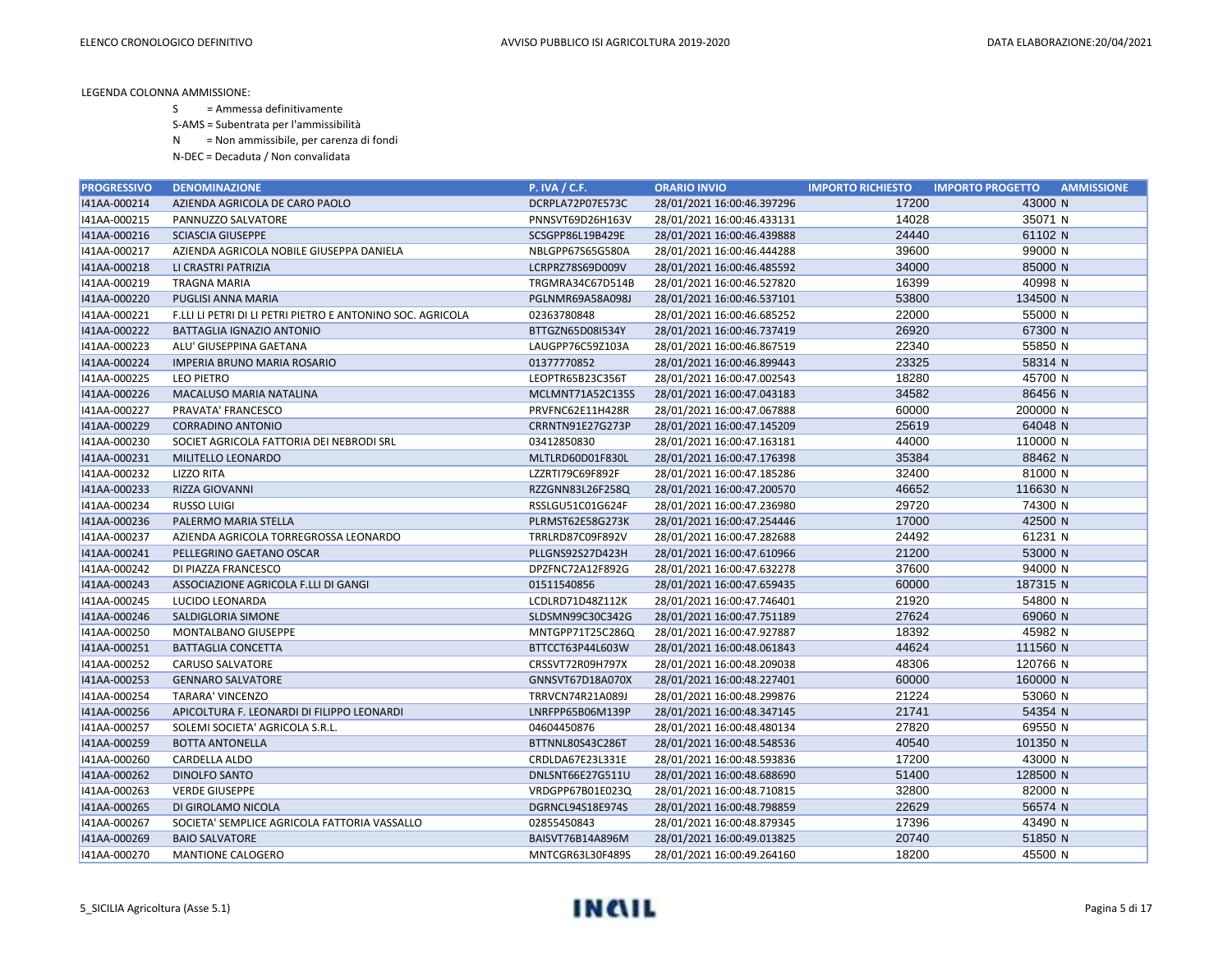S = Ammessa definitivamente

S-AMS = Subentrata per l'ammissibilità

N = Non ammissibile, per carenza di fondi

| <b>PROGRESSIVO</b> | <b>DENOMINAZIONE</b>                                    | <b>P. IVA / C.F.</b> | <b>ORARIO INVIO</b>        | <b>IMPORTO RICHIESTO</b> | <b>IMPORTO PROGETTO</b><br><b>AMMISSIONE</b> |
|--------------------|---------------------------------------------------------|----------------------|----------------------------|--------------------------|----------------------------------------------|
| 141AA-000272       | <b>FRANCESCHINO SALVATORE</b>                           | FRNSVT53B16C351N     | 28/01/2021 16:00:49.543267 | 20200                    | 50500 N                                      |
| I41AA-000273       | LEVA ROCCO                                              | LVERCC69C01B302W     | 28/01/2021 16:00:49.632304 | 51600                    | 129000 N                                     |
| I41AA-000274       | <b>ARISTIA DAVIDE</b>                                   | RSTDVD78R13C927J     | 28/01/2021 16:00:49.672813 | 21778                    | 54446 N                                      |
| I41AA-000276       | PERNACI CALOGERO                                        | PRNCGR84M01B429S     | 28/01/2021 16:00:49.778705 | 46400                    | 116000 N                                     |
| I41AA-000277       | NICOSIA GIACINTO                                        | NCSGNT61B26B429P     | 28/01/2021 16:00:49.843480 | 21600                    | 54000 N                                      |
| I41AA-000278       | SPADAFORA GIUSEPPE                                      | SPDGPP54P07G273Q     | 28/01/2021 16:00:49.868867 | 37572                    | 93930 N                                      |
| I41AA-000279       | SUTERA SILVESTRO CONCETTO LUCIANO                       | STRSVS74T11C342J     | 28/01/2021 16:00:49.884712 | 54134                    | 135336 N                                     |
| I41AA-000280       | <b>GRIMALDI ANTONIO</b>                                 | GRMNTN47C27C351O     | 28/01/2021 16:00:49.946649 | 6017                     | 15043 N                                      |
| 141AA-000281       | <b>SALEMI LUIGI</b>                                     | SLMLGU78T04C342X     | 28/01/2021 16:00:50.020176 | 19514                    | 48785N                                       |
| I41AA-000282       | DI DIO SEBASTIANO                                       | DDISST64H20Z700E     | 28/01/2021 16:00:50.055197 | 51960                    | 129900 N                                     |
| I41AA-000284       | CASCIO BIAGIO ANTONINO                                  | CSCBNT69R11C342P     | 28/01/2021 16:00:50.113051 | 24000                    | 60000 N                                      |
| I41AA-000286       | TERRA E VITA SOCIETA' COOPERATIVA AGRICOLA              | 02243130842          | 28/01/2021 16:00:50.367443 | 34154                    | 85385 N                                      |
| 141AA-000287       | <b>SPATARO FRANCA</b>                                   | SPTFNC71A44C927M     | 28/01/2021 16:00:50.410331 | 60000                    | 155385 N                                     |
| I41AA-000289       | <b>CIACCIO ANTONINO</b>                                 | CCCNNN74H18G273L     | 28/01/2021 16:00:50.671998 | 40154                    | 100385 N                                     |
| I41AA-000290       | F.LLI DIPAOLA DI DIPAOLA VINCENZO E SALVATORE S.S. AGR. | DPLVCN77T14F258R     | 28/01/2021 16:00:50.674328 | 60000                    | 184410 N                                     |
| I41AA-000291       | <b>SACCO GABRIELLA</b>                                  | SCCGRL64H47G273W     | 28/01/2021 16:00:50.696394 | 26580                    | 66450 N                                      |
| 141AA-000292       | SOCIETA' AGRICOLA STAZIONE SOCIETA' SEMPLICE            | 06053450828          | 28/01/2021 16:00:50.738896 | 60000                    | 157000 N                                     |
| I41AA-000293       | AZIENDA AGRICOLA ABATE FRANCA S.R.L.                    | 02655700819          | 28/01/2021 16:00:50.762900 | 22525                    | 56314 N                                      |
| I41AA-000294       | <b>TRANCHIDA VINCENZO</b>                               | TRNVCN80B04E974D     | 28/01/2021 16:00:50.769401 | 30000                    | 75000 N                                      |
| I41AA-000295       | CAPICI SALVATORE DOMENICO                               | CPCSVT74P20C342N     | 28/01/2021 16:00:50.808518 | 60000                    | 171000 N                                     |
| 141AA-000298       | <b>GIANNONE ROSALIA</b>                                 | GNNRSL73B41C344E     | 28/01/2021 16:00:50.965143 | 32740                    | 81850 N                                      |
| I41AA-000299       | SICILIANO ROSA                                          | SCLRSO67P42L448I     | 28/01/2021 16:00:51.002713 | 20000                    | 50000 N                                      |
| I41AA-000301       | <b>MANCUSO MICHELE</b>                                  | MNCMHL66M03C351G     | 28/01/2021 16:00:51.024865 | 43200                    | 108000 N                                     |
| I41AA-000302       | <b>GAMBINO ANGELO</b>                                   | GMBNGL83B19A089K     | 28/01/2021 16:00:51.165078 | 38780                    | 96950 N                                      |
| 141AA-000303       | PALAZZOLO VINCENZO                                      | PLZVCN76T10D423G     | 28/01/2021 16:00:51.256537 | 60000                    | 150120 N                                     |
| I41AA-000304       | SABINO ROSARIO                                          | SBNRSR49C08C471J     | 28/01/2021 16:00:51.286531 | 60000                    | 150621 N                                     |
| I41AA-000305       | SOC.AGR. IN NOME COLLETTIVO DI MARINO GIUSEPPE MAURIZIO | 05570930825          | 28/01/2021 16:00:51.296287 | 11800                    | 29700 N                                      |
| I41AA-000306       | MICCICHE' CALOGERO                                      | MCCCGR79A08Z112G     | 28/01/2021 16:00:51.375167 | 23008                    | 57520 N                                      |
| I41AA-000307       | MARINELLO CALOGERO                                      | MRNCGR86M09G273W     | 28/01/2021 16:00:51.433280 | 24360                    | 60900 N                                      |
| I41AA-000308       | AZIENDA AGRICOLA MINORE SRL                             | 02649290810          | 28/01/2021 16:00:51.651888 | 19343                    | 48358 N                                      |
| I41AA-000310       | SCOZZARO ENZO                                           | SCZNZE85S11F830M     | 28/01/2021 16:00:51.742950 | 42346                    | 105867 N                                     |
| I41AA-000311       | <b>GLORIOSO ROSARIO</b>                                 | GLRRSR59C25D907H     | 28/01/2021 16:00:51.759755 | 57520                    | 143800 N                                     |
| I41AA-000312       | ARONICA ALESSANDRO                                      | RNCLSN89P13A089B     | 28/01/2021 16:00:51.818524 | 20173                    | 50433 N                                      |
| I41AA-000313       | CALABRESE GIACOMO                                       | CLBGCM70L13M011E     | 28/01/2021 16:00:51.907471 | 44000                    | 110000 N                                     |
| I41AA-000314       | PROVENZANO VITO                                         | PRVVTI44D06G348O     | 28/01/2021 16:00:51.910759 | 24000                    | 60000 N                                      |
| I41AA-000315       | PARISI GIROLAMO SALVATORE                               | PRSGLM70T23D423L     | 28/01/2021 16:00:52.000844 | 25200                    | 63000 N                                      |
| 141AA-000316       | DI BERNARDO ELISABETTA                                  | DBNLBT80B55D960W     | 28/01/2021 16:00:52.180338 | 21065                    | 52663 N                                      |
| I41AA-000317       | VILARDO ROSARIO PAOLO                                   | VLRRRP68P14B602W     | 28/01/2021 16:00:52.207048 | 18340                    | 45850 N                                      |
| I41AA-000318       | PITRUZZELLA SANTO                                       | PTRSNT92H12G273C     | 28/01/2021 16:00:52.262593 | 29012                    | 72532 N                                      |
| I41AA-000320       | <b>MAZZARISI GIUSEPPE</b>                               | MZZGPP75D28H792W     | 28/01/2021 16:00:52.314529 | 52000                    | 130000 N                                     |
| 141AA-000321       | FICHERA E TORRISI S S SOC AGRICOLA                      | FCHRSR54L10E017U     | 28/01/2021 16:00:52.361177 | 18404                    | 46011 N                                      |
| 141AA-000322       | <b>COLLETTO FRANCESCA</b>                               | CLLFNC65M41C344H     | 28/01/2021 16:00:52.381819 | 24560                    | 61400 N                                      |

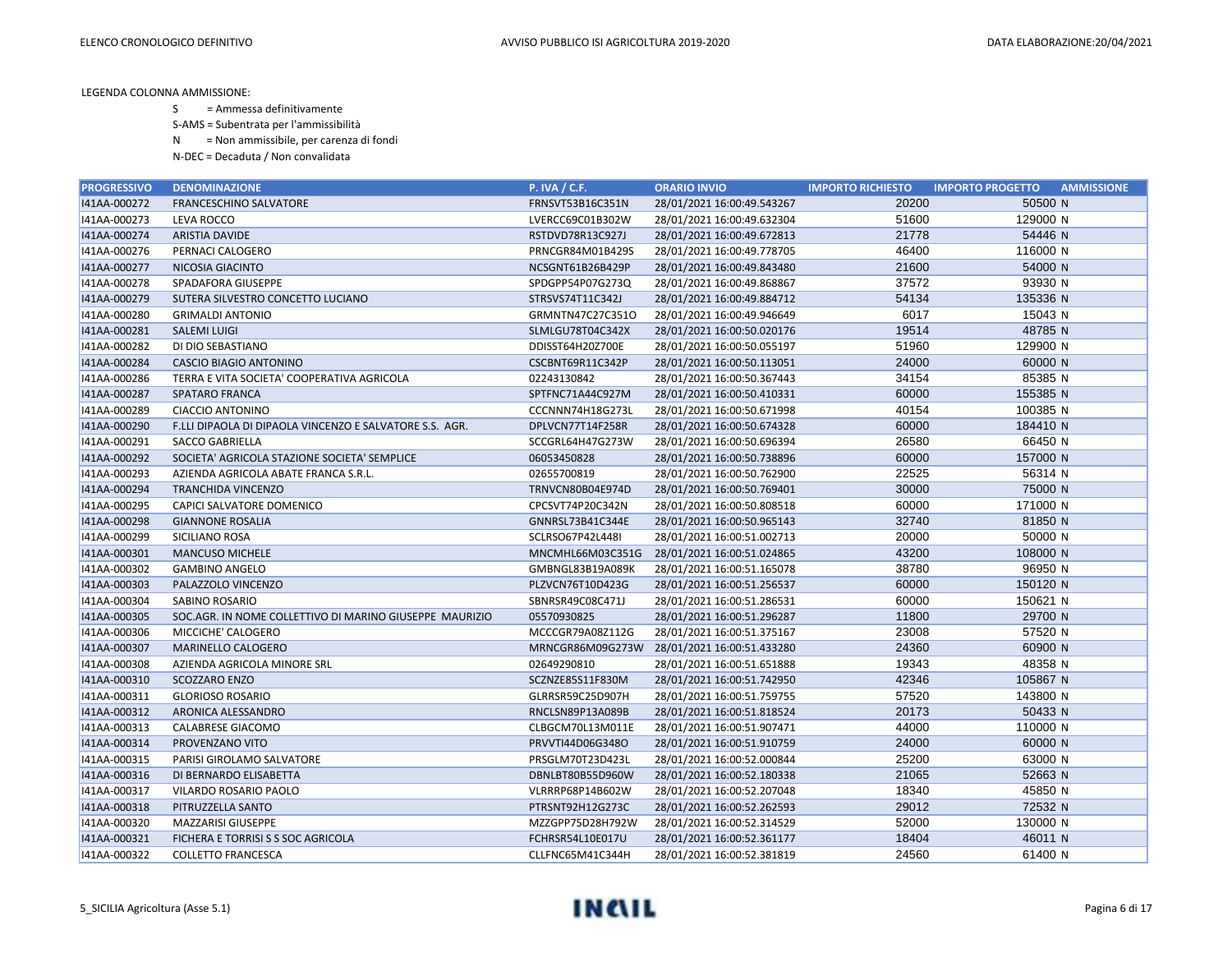S = Ammessa definitivamente

S-AMS = Subentrata per l'ammissibilità

N = Non ammissibile, per carenza di fondi

| <b>PROGRESSIVO</b> | <b>DENOMINAZIONE</b>                                        | <b>P. IVA / C.F.</b> | <b>ORARIO INVIO</b>        | <b>IMPORTO RICHIESTO</b> | <b>IMPORTO PROGETTO</b><br><b>AMMISSIONE</b> |
|--------------------|-------------------------------------------------------------|----------------------|----------------------------|--------------------------|----------------------------------------------|
| I41AA-000323       | PANZECA VINCENZO                                            | PNZVCN48P27B315J     | 28/01/2021 16:00:52.688151 | 30840                    | 77102 N                                      |
| I41AA-000324       | <b>GINO EUGENIA</b>                                         | GNIGNE63T47A859T     | 28/01/2021 16:00:52.717177 | 31200                    | 78000 N                                      |
| I41AA-000325       | MATERAZZO ANNA MARIA                                        | MTRNMR60C47G267M     | 28/01/2021 16:00:52.733353 | 48000                    | 120000 N                                     |
| I41AA-000326       | AZIENDA AGRICOLA MONTERACI                                  | 01278350887          | 28/01/2021 16:00:52.771166 | 42202                    | 105505 N                                     |
| I41AA-000327       | <b>ZITO PIETRO</b>                                          | ZTIPTR77M03G273Z     | 28/01/2021 16:00:52.999508 | 21260                    | 53150 N                                      |
| I41AA-000328       | AZIENDA AGRICOLA GRILLO SALVATRICE IVANA                    | GRLSVT73L67G580C     | 28/01/2021 16:00:53.031611 | 39940                    | 99850 N                                      |
| I41AA-000329       | LA SPINA CARMELO                                            | LSPCML46R26C091E     | 28/01/2021 16:00:53.196008 | 30400                    | 76000 N                                      |
| I41AA-000330       | <b>GUARINO PAOLO</b>                                        | GRNPLA64E12C344X     | 28/01/2021 16:00:53.244580 | 34704                    | 86762 N                                      |
| 141AA-000331       | SCALIA E OLIVA AGRICOLA SRL                                 | 02371210812          | 28/01/2021 16:00:53.331693 | 19644                    | 49110 N                                      |
| I41AA-000332       | ANGILELLO SANTO                                             | NGLSNT80A20G511A     | 28/01/2021 16:00:53.335266 | 37626                    | 94065 N                                      |
| I41AA-000333       | LAURIA GIOACHINO                                            | LRAGHN55R29B602Y     | 28/01/2021 16:00:53.356507 | 22637                    | 56594 N                                      |
| I41AA-000334       | AZIENDA AGRICOLA MESSINA PINO                               | MSSPNI56T06F830L     | 28/01/2021 16:00:53.388195 | 60000                    | 175000 N                                     |
| I41AA-000335       | <b>MARCHESE NICOLO</b>                                      | MRCNCL62H23E974X     | 28/01/2021 16:00:53.419731 | 21224                    | 53060 N                                      |
| I41AA-000336       | LINO GIUSEPPE                                               | LNIGPP66C28I356M     | 28/01/2021 16:00:53.444412 | 25750                    | 64375 N                                      |
| 141AA-000337       | DI NOLFO ANDREA                                             | DNLNDR75A23C342H     | 28/01/2021 16:00:53.513294 | 60000                    | 164850 N                                     |
| I41AA-000338       | PULEO LUISA                                                 | PLULSU77E46A176R     | 28/01/2021 16:00:53.586826 | 22060                    | 55150 N                                      |
| I41AA-000339       | DITTA INDIVIDUALE                                           | FBBSFN78T51I754L     | 28/01/2021 16:00:53.620545 | 9676                     | 24190 N                                      |
| I41AA-000340       | <b>GENUA MARIA LUISA</b>                                    | GNEMLS77R43M081F     | 28/01/2021 16:00:53.847813 | 25864                    | 64662 N                                      |
| I41AA-000341       | <b>RUTA MICHELE</b>                                         | RTUMHL80A23I535T     | 28/01/2021 16:00:53.887461 | 45909                    | 114774 N                                     |
| I41AA-000342       | <b>ISGRO' GIACOMO</b>                                       | SGRGCM61S25F004D     | 28/01/2021 16:00:53.929905 | 26000                    | 65000 N                                      |
| I41AA-000344       | PULIZZI FRANCESCO                                           | PLZFNC79C13E974O     | 28/01/2021 16:00:54.036309 | 24400                    | 61000 N                                      |
| I41AA-000345       | CANGIALOSI GIOVANNI                                         | CNGGNN59S07B315P     | 28/01/2021 16:00:54.326324 | 30540                    | 76350 N                                      |
| 141AA-000346       | <b>MARSOLO SALVATORE</b>                                    | MRSSVT70E08A882P     | 28/01/2021 16:00:54.343370 | 29364                    | 73411 N                                      |
| I41AA-000347       | AGRICAM SOCIETA' AGRICOLA A RESPONSABILITA' LIMITATA SEMPL. | 02038890857          | 28/01/2021 16:00:54.416919 | 38093                    | 95234 N                                      |
| I41AA-000349       | <b>ORAZIO GUASTELLA</b>                                     | GSTRZO80H06H163Q     | 28/01/2021 16:00:54.496280 | 28000                    | 70000 N                                      |
| I41AA-000350       | AZ.AGRIC.TUMINO G.PPE, G.NNI E MASSI SS                     | 03708670876          | 28/01/2021 16:00:54.515578 | 16590                    | 41475 N                                      |
| I41AA-000351       | <b>CARDACI ANGELO</b>                                       | CRDNGL75P29C351A     | 28/01/2021 16:00:54.575717 | 48740                    | 121850 N                                     |
| I41AA-000352       | PULCI SEBASTIANO                                            | PLCSST68T15I824B     | 28/01/2021 16:00:54.579207 | 31014                    | 77536 N                                      |
| I41AA-000353       | <b>BLANDINO MARIA</b>                                       | BLNMRA66B57F258Y     | 28/01/2021 16:00:54.599564 | 33646                    | 84117 N                                      |
| I41AA-000354       | SOCIETA' SEMPLICE AGRICOLA CARDO AMARO                      | 01241090867          | 28/01/2021 16:00:54.901582 | 33540                    | 83850 N                                      |
| I41AA-000355       | <b>CASCONE SALVATORE</b>                                    | CSCSVT72B02H163P     | 28/01/2021 16:00:55.026113 | 31051                    | 77628 N                                      |
| I41AA-000356       | FASCIANA VANESSA BAKHITA                                    | FSCVSS85S61G273Y     | 28/01/2021 16:00:55.073794 | 49880                    | 124700 N                                     |
| I41AA-000358       | <b>COCI VALENTINA</b>                                       | CCOVNT90R46I199I     | 28/01/2021 16:00:55.113218 | 38324                    | 95810 N                                      |
| I41AA-000359       | PRESTIANNI BIAGIO                                           | PRSBGI49S25B202I     | 28/01/2021 16:00:55.141695 | 36140                    | 90350 N                                      |
| I41AA-000360       | <b>GIUSEPPE INTERNICOLA</b>                                 | NTRGPP74R26D423I     | 28/01/2021 16:00:55.414700 | 26000                    | 65000 N                                      |
| I41AA-000361       | REINA VINCENZA                                              | RNEVCN39H57M081P     | 28/01/2021 16:00:55.532304 | 18142                    | 45355 N                                      |
| I41AA-000362       | <b>MAURO FRANCESCO</b>                                      | MRAFNC83A03C286T     | 28/01/2021 16:00:55.577895 | 23200                    | 58000 N                                      |
| I41AA-000365       | <b>BONSIGNORE CARMELO</b>                                   | BNSCML72M21D267W     | 28/01/2021 16:00:55.916893 | 60000                    | 163118 N                                     |
| 141AA-000366       | DIEGO D'URSO                                                | DRSDGI72D25C351N     | 28/01/2021 16:00:56.080267 | 10600                    | 26500 N                                      |
| I41AA-000367       | <b>SIMONE TOMMASO</b>                                       | SMNTMS83B01D423M     | 28/01/2021 16:00:56.194695 | 59200                    | 148000 N                                     |
| 141AA-000368       | CHIPARO TOMMASO ANTONIO                                     | CHPTMS70M17E618G     | 28/01/2021 16:00:56.352323 | 23099                    | 57748 N                                      |
| I41AA-000369       | <b>GRIMALDI CATERINA</b>                                    | GRMCRN67E58C351M     | 28/01/2021 16:00:56.352726 | 31666                    | 79167 N                                      |

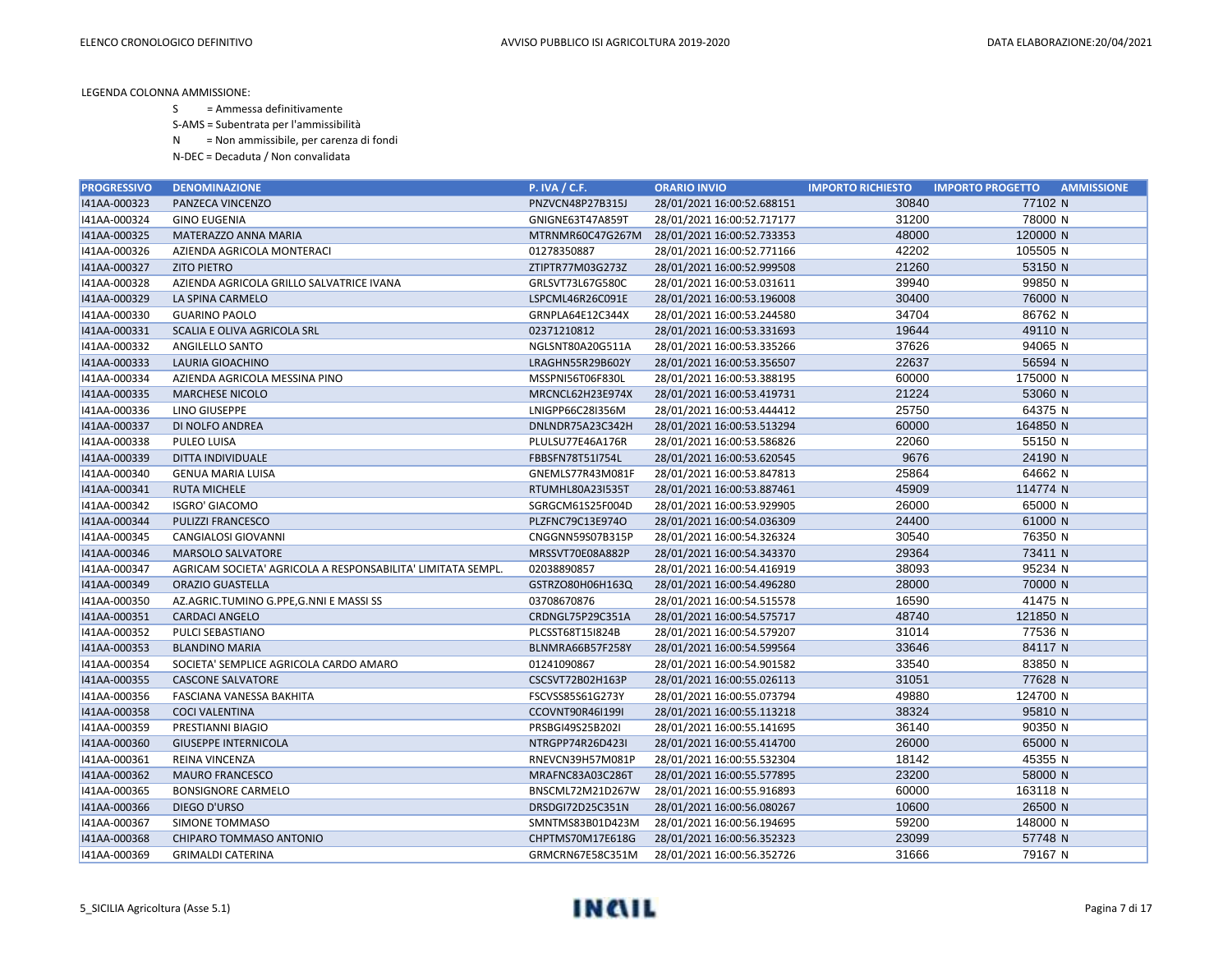S = Ammessa definitivamente

S-AMS = Subentrata per l'ammissibilità

N = Non ammissibile, per carenza di fondi

| <b>PROGRESSIVO</b> | <b>DENOMINAZIONE</b>                                    | <b>P. IVA / C.F.</b> | <b>ORARIO INVIO</b>        | <b>IMPORTO RICHIESTO</b> | <b>IMPORTO PROGETTO</b><br><b>AMMISSIONE</b> |
|--------------------|---------------------------------------------------------|----------------------|----------------------------|--------------------------|----------------------------------------------|
| I41AA-000370       | LA CHIMERA S.R.L.                                       | 01592280885          | 28/01/2021 16:00:56.468559 | 17431                    | 43578 N                                      |
| I41AA-000371       | ALAIMO ANGELO                                           | LMANGL60C04C341U     | 28/01/2021 16:00:56.524836 | 22640                    | 56600 N                                      |
| I41AA-000372       | AGRIPALM SOCIETA' AGRICOLA SEMPLICE                     | 01256160860          | 28/01/2021 16:00:56.696630 | 23978                    | 59946 N                                      |
| I41AA-000374       | LO GIUDICE MATTEO                                       | LGDMTT88S09E573X     | 28/01/2021 16:00:56.840677 | 47206                    | 118015 N                                     |
| I41AA-000375       | MILAZZO DANIELE                                         | MLZDNL87E22F830A     | 28/01/2021 16:00:56.939478 | 33348                    | 83371 N                                      |
| I41AA-000376       | DE MARIA DARIOTOMMASO                                   | DMRDTM93C05D423P     | 28/01/2021 16:00:56.968717 | 50000                    | 125000 N                                     |
| I41AA-000377       | SOCIETA' SEMPLICE AGRICOLA GRANARELLI DEI F.LLI ATTARDO | 02736410842          | 28/01/2021 16:00:57.026458 | 25051                    | 62628 N                                      |
| I41AA-000378       | SALVAGGIO SANTO                                         | SLVSNT68S13A089H     | 28/01/2021 16:00:57.076638 | 60000                    | 153000 N                                     |
| I41AA-000379       | <b>VITALE ANGELO</b>                                    | VTLNGL62C23C091L     | 28/01/2021 16:00:57.087520 | 60000                    | 150000 N                                     |
| I41AA-000380       | ORLANDO GIROLAMO                                        | RLNGLM78H10D009A     | 28/01/2021 16:00:57.089222 | 60000                    | 200000 N                                     |
| I41AA-000381       | SOCIETA SEMPLICE AGRICOLA PISCOPO                       | 01250150867          | 28/01/2021 16:00:57.114084 | 55472                    | 138681 N                                     |
| I41AA-000382       | <b>RUSSO PAOLO</b>                                      | RSSPLA68A16C351H     | 28/01/2021 16:00:57.357910 | 52000                    | 130000 N                                     |
| I41AA-000383       | AZIENDA AGRICOLA ISOLA DELLA NATURA MARKETING SRL       | DBNLSN73M60I754S     | 28/01/2021 16:00:57.448058 | 60000                    | 160000 N                                     |
| I41AA-000384       | <b>GRILLO ILLUMINATA</b>                                | GRLLMN70H63A176R     | 28/01/2021 16:00:57.460365 | 20820                    | 52050 N                                      |
| 141AA-000385       | POMILLA MARIO                                           | PMLMRA81R08G273H     | 28/01/2021 16:00:57.647624 | 36181                    | 90454 N                                      |
| I41AA-000386       | <b>ANASTASI MICHELE</b>                                 | NSTMHL59C29E974B     | 28/01/2021 16:00:57.676841 | 60000                    | 154000 N                                     |
| I41AA-000387       | <b>SCALISI ANTONINO</b>                                 | SCLNNN43B12H700D     | 28/01/2021 16:00:57.912520 | 24000                    | 60000 N                                      |
| I41AA-000388       | <b>GENCO GIAN VINCENZO</b>                              | GNCGVN72E16H792O     | 28/01/2021 16:00:57.994143 | 43162                    | 107906 N                                     |
| I41AA-000389       | FIORE SOCIETA' AGRICOLA DI FIORE IGNAZIO SAS            | 01989770852          | 28/01/2021 16:00:58.026229 | 20000                    | 50000 N                                      |
| I41AA-000390       | PALERMO GIACOMO                                         | PLRGCM64S13H688D     | 28/01/2021 16:00:58.068985 | 60000                    | 151000 N                                     |
| 141AA-000392       | PRATO ANTONIO                                           | PRTNTN48A01C351C     | 28/01/2021 16:00:58.326937 | 52540                    | 131350 N                                     |
| I41AA-000393       | ALFERI SALVATORE                                        | LFRSVT73H20I356J     | 28/01/2021 16:00:58.406147 | 41700                    | 104250 N                                     |
| 141AA-000394       | <b>CULMONE SALVATORE</b>                                | CLMSVT93R31B429T     | 28/01/2021 16:00:58.510972 | 19600                    | 49000 N                                      |
| I41AA-000396       | TERRAZZINO MICHELANGELO                                 | TRRMHL80D19H159E     | 28/01/2021 16:00:58.801730 | 37722                    | 94307 N                                      |
| I41AA-000397       | MASSIMINO CRISTINA GRAZIA GAETANA                       | MSSCST77S68C351A     | 28/01/2021 16:00:58.947263 | 10062                    | 25156 N                                      |
| I41AA-000398       | DI GIOVANNI MARIA                                       | DGVMRA72C58H700M     | 28/01/2021 16:00:58.993327 | 21200                    | 53000 N                                      |
| I41AA-000399       | <b>GUARNACCIA SANTA</b>                                 | GRNSNT66H43G624I     | 28/01/2021 16:00:59.039000 | 42889                    | 107224 N                                     |
| I41AA-000400       | AGRO-ZOOTECNICA SAN LUCA SRL                            | 05239620825          | 28/01/2021 16:00:59.040432 | 26440                    | 66100 N                                      |
| I41AA-000401       | SPATAFORA LORENZO                                       | SPTLNZ80P20D009R     | 28/01/2021 16:00:59.234123 | 60000                    | 150000 N                                     |
| I41AA-000402       | FRATELLI PRIMO SOCIETA' AGRICOLA SEMPLICE               | 01271220863          | 28/01/2021 16:00:59.447120 | 37600                    | 94000 N                                      |
| I41AA-000403       | <b>CATANIA CONCETTA</b>                                 | CTNCCT71R59G267A     | 28/01/2021 16:00:59.586952 | 60000                    | 150000 N                                     |
| I41AA-000404       | CA.O.SS DI CAPPELLO E OCCHIPINTI                        | 01248500884          | 28/01/2021 16:00:59.651684 | 53442                    | 133606 N                                     |
| I41AA-000405       | <b>FRAZZITTA MARIA</b>                                  | FRZMRA68T50E974B     | 28/01/2021 16:00:59.691983 | 28000                    | 70000 N                                      |
| I41AA-000406       | PERRICONE ALESSANDRA                                    | PRRLSN90C41Z611F     | 28/01/2021 16:00:59.760687 | 19600                    | 49000 N                                      |
| I41AA-000408       | <b>SALVATORE CIURO</b>                                  | CRISVT71T01C342I     | 28/01/2021 16:01:00.105825 | 39264                    | 98162 N                                      |
| I41AA-000409       | ZAMMUTO LIBERTINO                                       | ZMMLRT54S04A351L     | 28/01/2021 16:01:00.202989 | 27412                    | 68532 N                                      |
| I41AA-000410       | <b>SCIME' GIUSEPPE</b>                                  | SCMGPP74D17G273X     | 28/01/2021 16:01:00.204346 | 18340                    | 45850 N                                      |
| I41AA-000411       | ANELLO MARIA                                            | NLLMRA71C53B315I     | 28/01/2021 16:01:00.278464 | 28040                    | 70100 N                                      |
| I41AA-000412       | <b>BRACCIAVENTI MARIO GIUSEPPE</b>                      | BRCMGS60M15H154F     | 28/01/2021 16:01:00.332663 | 44800                    | 112000 N                                     |
| I41AA-000414       | <b>BRUGALETTA ROSARIO</b>                               | BRGRSR74B22H163W     | 28/01/2021 16:01:00.881735 | 53120                    | 132800 N                                     |
| I41AA-000415       | SOCIETA' AGRICOLA TORRE DI MASTRO SRL                   | 05077290822          | 28/01/2021 16:01:00.914710 | 26000                    | 65000 N                                      |
| 141AA-000416       | <b>LEGGIO CATERINA</b>                                  | LGGCRN73E70C286L     | 28/01/2021 16:01:00.931934 | 16800                    | 42000 N                                      |

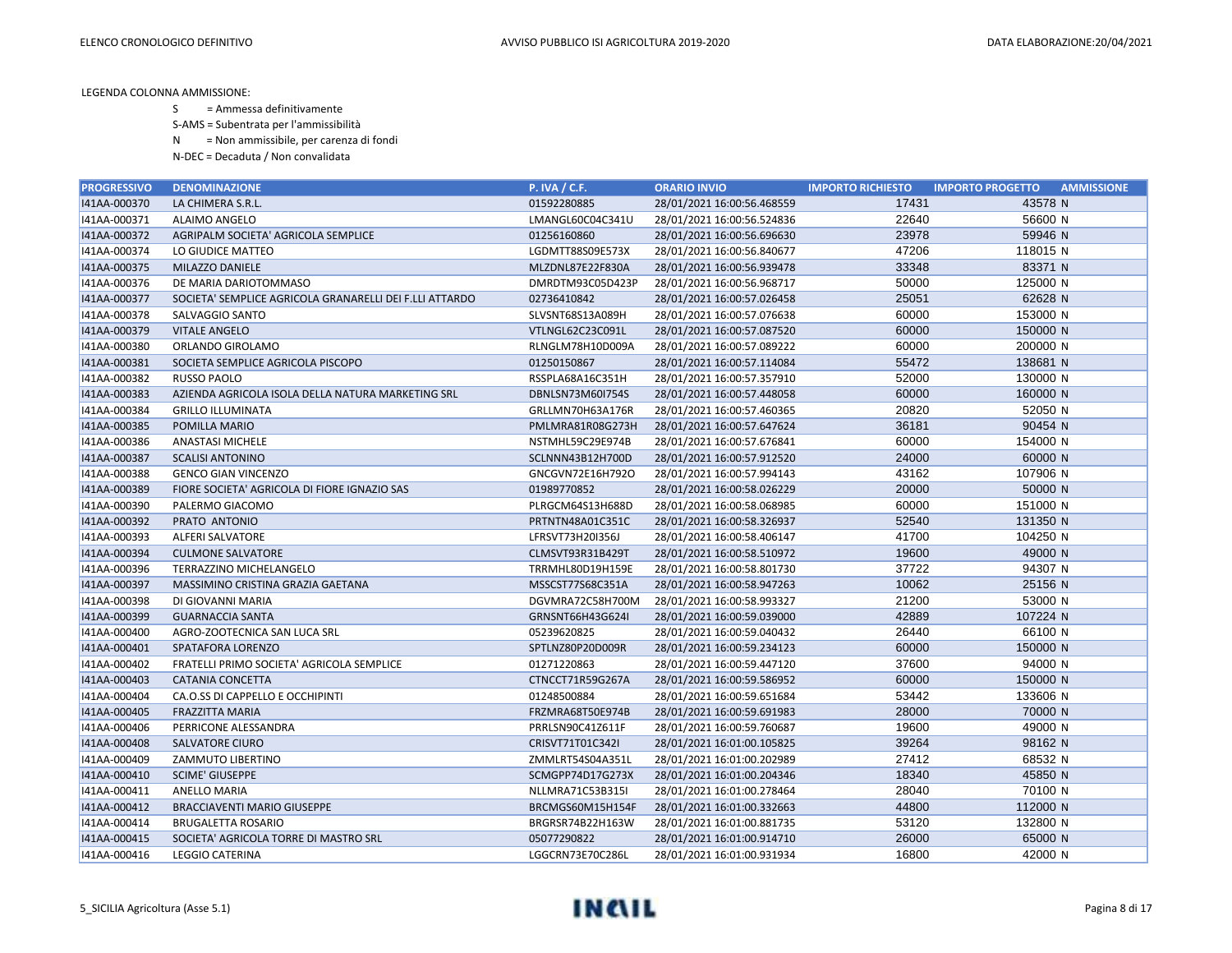S = Ammessa definitivamente

S-AMS = Subentrata per l'ammissibilità

N = Non ammissibile, per carenza di fondi

| <b>PROGRESSIVO</b> | <b>DENOMINAZIONE</b>                              | <b>P. IVA / C.F.</b>    | <b>ORARIO INVIO</b>        | <b>IMPORTO RICHIESTO</b> | <b>IMPORTO PROGETTO</b><br><b>AMMISSIONE</b> |
|--------------------|---------------------------------------------------|-------------------------|----------------------------|--------------------------|----------------------------------------------|
| I41AA-000417       | <b>SCHIRO' MARIANNA</b>                           | SCHMNN66M47G273F        | 28/01/2021 16:01:00.934240 | 18800                    | 47200 N                                      |
| I41AA-000418       | PICONE CALOGERA                                   | PCNCGR46H69B520F        | 28/01/2021 16:01:00.966618 | 21397                    | 53494 N                                      |
| I41AA-000419       | <b>TURTURICI SALVATORE</b>                        | TRTSVT77H09G273X        | 28/01/2021 16:01:00.975794 | 21260                    | 53150 N                                      |
| I41AA-000420       | <b>CRAPOTTO GIOVANNA</b>                          | CRPGNN55T63M088T        | 28/01/2021 16:01:00.993082 | 19046                    | 47615 N                                      |
| 141AA-000421       | <b>OCCHIPINTI MARIA</b>                           | CCHMRA50T64H163C        | 28/01/2021 16:01:01.064978 | 15665                    | 39164 N                                      |
| I41AA-000422       | ANGELO ANNA MARIA                                 | NGLNMR68D45H700U        | 28/01/2021 16:01:01.135149 | 23532                    | 58830 N                                      |
| I41AA-000423       | ROSATO MARIA ANTONELLA                            | RSTMNT78B50D009R        | 28/01/2021 16:01:01.180610 | 60000                    | 185000 N                                     |
| I41AA-000424       | <b>MANCUSO SALVATORE</b>                          | MNCSVT73P27G273U        | 28/01/2021 16:01:01.209413 | 50600                    | 126500 N                                     |
| I41AA-000426       | <b>CUSENZA SALVATORE FABIO</b>                    | CSNSVT78R30F065W        | 28/01/2021 16:01:01.486242 | 35460                    | 88650 N                                      |
| I41AA-000427       | <b>CARFI' GAETANO</b>                             | CRFGTN86H26B428C        | 28/01/2021 16:01:01.510068 | 13918                    | 34797 N                                      |
| I41AA-000428       | <b>BRUCCULERI LUIGI</b>                           | BRCLGU41A01C341O        | 28/01/2021 16:01:01.660263 | 21766                    | 54415 N                                      |
| I41AA-000429       | VAZZANO ROSARIO                                   | VZZRSR87T28F892V        | 28/01/2021 16:01:01.741089 | 54400                    | 136000 N                                     |
| 141AA-000430       | <b>GIACCHI GIUSEPPE</b>                           | GCCGPP75L01M088I        | 28/01/2021 16:01:01.890390 | 19046                    | 47615 N                                      |
| I41AA-000433       | CATALINOTTO MARIA                                 | CTLMRA75E49D009Z        | 28/01/2021 16:01:02.304922 | 21756                    | 54392 N                                      |
| I41AA-000434       | VIOLA BALDASSARE FRANCESCO                        | VLIBDS56L28A176C        | 28/01/2021 16:01:02.352038 | 19820                    | 49550 N                                      |
| I41AA-000435       | LUPICA CAVALIERE CALOGERO                         | LPCCGR68C07L308K        | 28/01/2021 16:01:02.418568 | 60000                    | 158585 N                                     |
| 141AA-000436       | <b>DISTEFANO GIUSEPPE</b>                         | DSTGPP66T18H163I        | 28/01/2021 16:01:02.445512 | 50617                    | 126544 N                                     |
| I41AA-000437       | BLUGARO SOCIETA SEMPLICE AGRICOLA                 | 02637080819             | 28/01/2021 16:01:02.449501 | 26000                    | 65000 N                                      |
| I41AA-000438       | <b>ZITO ANTONINA</b>                              | ZTINNN73S46D009B        | 28/01/2021 16:01:02.506176 | 58000                    | 145000 N                                     |
| I41AA-000439       | <b>FAVUZZA MARIO</b>                              | FVZMRA86S03H700Q        | 28/01/2021 16:01:02.754665 | 22500                    | 56251 N                                      |
| 141AA-000440       | EXTRA VERGINE SOCIETA' COOPERATIVA AGRICOLA       | 05371060871             | 28/01/2021 16:01:02.819240 | 31944                    | 79860 N                                      |
| I41AA-000441       | <b>FERLITA GIUSEPPE</b>                           | FRLGPP75M25I356S        | 28/01/2021 16:01:02.977129 | 20000                    | 50000 N                                      |
| I41AA-000442       | <b>CARUSO MICHELE</b>                             | CRSMHL60P06F830F        | 28/01/2021 16:01:03.184340 | 59602                    | 149005 N                                     |
| I41AA-000443       | SOCIETA' AGRICOLA MAGGIO DI MAGGIO MIRIANA C. SAS | 01259840864             | 28/01/2021 16:01:03.608361 | 38000                    | 95000 N                                      |
| 141AA-000444       | <b>TINE' CARMELA</b>                              | <b>TNICML56L53G267Q</b> | 28/01/2021 16:01:03.744893 | 24000                    | 60000 N                                      |
| I41AA-000445       | ROSSELLI VINCENZA                                 | RSSVCN57B47G624U        | 28/01/2021 16:01:03.779464 | 34840                    | 87100 N                                      |
| I41AA-000447       | <b>BONO ANASTASIA</b>                             | BNONTS81C64B521V        | 28/01/2021 16:01:03.871916 | 29200                    | 73000 N                                      |
| I41AA-000448       | MESSINA DAIANA                                    | MSSDNA79R45G267A        | 28/01/2021 16:01:03.888082 | 60000                    | 150000 N                                     |
| 141AA-000449       | ZICCONE CONCETTINA                                | ZCCCCT78A47G580B        | 28/01/2021 16:01:03.980486 | 45540                    | 113850 N                                     |
| I41AA-000450       | DAMIANO SOCIETA' AGRICOLA S.R.L.                  | 03250370834             | 28/01/2021 16:01:04.001973 | 28120                    | 70300 N                                      |
| I41AA-000451       | <b>ACCARDI CARLO</b>                              | CCRCRL58P02E974C        | 28/01/2021 16:01:04.010364 | 8142                     | 20356 N                                      |
| I41AA-000452       | DI PIAZZA GIUSEPPE                                | DPZGPP76C09G273N        | 28/01/2021 16:01:04.021995 | 28340                    | 70850 N                                      |
| I41AA-000453       | AGRIRAIMONDO SOCIETA' SEMPLICE                    | 05487090879             | 28/01/2021 16:01:04.034860 | 22005                    | 55014 N                                      |
| I41AA-000454       | <b>CORLEO LUIGI</b>                               | CRLLGU67D02G273B        | 28/01/2021 16:01:04.134046 | 24924                    | 62310 N                                      |
| I41AA-000455       | <b>LEONE CHIARA</b>                               | LNECHR97H43G273N        | 28/01/2021 16:01:04.300032 | 17905                    | 44763 N                                      |
| I41AA-000456       | DI STEFANO ORAZIO                                 | DSTRZO74P12B428Y        | 28/01/2021 16:01:04.334283 | 44340                    | 110850 N                                     |
| I41AA-000457       | SAVERINO STEFANO                                  | SVRSFN67C21L331F        | 28/01/2021 16:01:04.397983 | 13600                    | 34000 N                                      |
| I41AA-000458       | LENA VINCENZO                                     | LNEVCN79P05D009C        | 28/01/2021 16:01:04.469393 | 28188                    | 70472 N                                      |
| I41AA-000459       | MILAZZO VITO                                      | MLZVTI72L02H070J        | 28/01/2021 16:01:04.650751 | 41958                    | 104896 N                                     |
| I41AA-000461       | AZIENDA AGRICOLA VENEZIANO CLAUDIA                | VNZCLD86M49Z133C        | 28/01/2021 16:01:05.134910 | 55600                    | 139000 N                                     |
| 141AA-000462       | LO DICO SANTO                                     | LDCSNT65P16G510Z        | 28/01/2021 16:01:05.253236 | 38000                    | 95000 N                                      |
| 141AA-000464       | DELL'ARIA MARIA FILIPPA                           | DLLMFL78T55C342D        | 28/01/2021 16:01:05.424304 | 24584                    | 61460 N                                      |

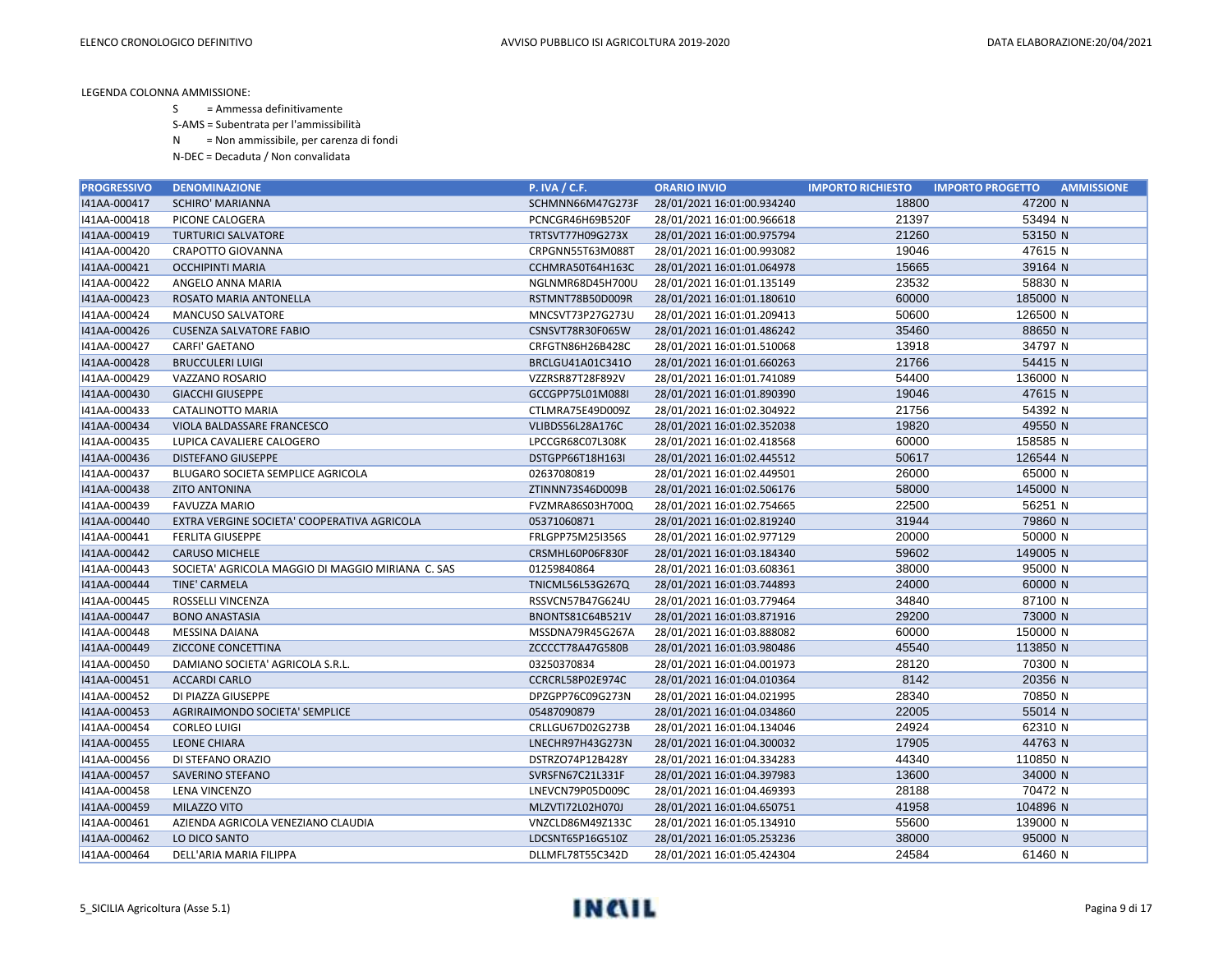S = Ammessa definitivamente

S-AMS = Subentrata per l'ammissibilità

N = Non ammissibile, per carenza di fondi

| <b>PROGRESSIVO</b> | <b>DENOMINAZIONE</b>                                       | <b>P. IVA / C.F.</b> | <b>ORARIO INVIO</b>        | <b>IMPORTO RICHIESTO</b> | <b>IMPORTO PROGETTO</b><br><b>AMMISSIONE</b> |
|--------------------|------------------------------------------------------------|----------------------|----------------------------|--------------------------|----------------------------------------------|
| I41AA-000465       | <b>RUSSO MARIANO</b>                                       | RSSMRN73E23G273E     | 28/01/2021 16:01:05.446873 | 42184                    | 105462 N                                     |
| I41AA-000466       | <b>BONGIOVANNI PIETRO</b>                                  | BNGPTR77H01A176H     | 28/01/2021 16:01:05.485289 | 21800                    | 54500 N                                      |
| I41AA-000470       | <b>MULE' SALVATORE</b>                                     | MLUSVT78L01G273Q     | 28/01/2021 16:01:05.896453 | 58800                    | 147000 N                                     |
| I41AA-000471       | TOSCANO SOCIETA' AGRICOLA SEMPLICE                         | 01218480869          | 28/01/2021 16:01:05.999047 | 40260                    | 100650 N                                     |
| I41AA-000472       | <b>ONESTA MAURIZIO</b>                                     | NSTMRZ74A05F892O     | 28/01/2021 16:01:06.105567 | 48000                    | 120000 N                                     |
| I41AA-000474       | TERRA DI BOVE PIRAZZO DI ARMELI IAPICHINO MARIO SEBASTIANO | 01748490891          | 28/01/2021 16:01:06.584368 | 38000                    | 95000 N                                      |
| I41AA-000475       | <b>RUSSO FRANCESCO</b>                                     | RSSFNC76L15C286G     | 28/01/2021 16:01:06.776034 | 19835                    | 49588 N                                      |
| I41AA-000476       | AZIENDA AGRICOLA GAMUZZA LORENZO                           | GMZLNZ54A02A098C     | 28/01/2021 16:01:06.788378 | 45686                    | 116065 N                                     |
| I41AA-000477       | <b>CIRCO NICOLA</b>                                        | CRCNCL77A29Z133J     | 28/01/2021 16:01:06.789371 | 24476                    | 61192 N                                      |
| I41AA-000478       | LO GIUDICE VITO SALVATORE                                  | LGDVSL66B06L331O     | 28/01/2021 16:01:06.801835 | 37347                    | 93368 N                                      |
| I41AA-000479       | FRATELLI MESSINA SOCIETA' AGRICOLA S.R.L.                  | 05455020874          | 28/01/2021 16:01:06.803605 | 41809                    | 104524 N                                     |
| I41AA-000480       | PELLEGRINO PRATTELLA GIACOMO                               | PLLGCM55B14B660O     | 28/01/2021 16:01:06.807737 | 52000                    | 130000 N                                     |
| I41AA-000481       | PETRALIA ANTONINO                                          | PTRNNN68R03D423F     | 28/01/2021 16:01:06.892110 | 24400                    | 61000 N                                      |
| I41AA-000483       | CONTINELLA GIOVANNI                                        | CNTGNN42L05A028R     | 28/01/2021 16:01:06.995576 | 12088                    | 30221 N                                      |
| 141AA-000484       | SPANO' ARCANGELO                                           | SPNRNG58P18D267J     | 28/01/2021 16:01:07.105854 | 34040                    | 85100 N                                      |
| I41AA-000485       | SAPORITO LUCIANO                                           | SPRLCN68L21D907E     | 28/01/2021 16:01:07.158498 | 44668                    | 111672 N                                     |
| I41AA-000486       | <b>MANCUSO PRIZZITANO GIUSEPPE</b>                         | MNCGPP75P15F892H     | 28/01/2021 16:01:07.242206 | 7914                     | 19786 N                                      |
| I41AA-000490       | <b>FRANCO MARIANNA</b>                                     | FRNMNN76A53F065A     | 28/01/2021 16:01:07.443226 | 33000                    | 82500 N                                      |
| I41AA-000492       | <b>GIOCONDO STEFANO</b>                                    | GCNSFN67H08G767D     | 28/01/2021 16:01:07.593483 | 36740                    | 91850 N                                      |
| I41AA-000493       | <b>GENTILE FILIPPO</b>                                     | GNTFPP60S12F231H     | 28/01/2021 16:01:07.665693 | 47740                    | 119350 N                                     |
| I41AA-000494       | DI BELLA FRANCESCO                                         | DBLFNC64R12C421H     | 28/01/2021 16:01:07.741687 | 30431                    | 76079 N                                      |
| I41AA-000495       | <b>PALMERI PIETRO</b>                                      | PLMPTR82B09G273P     | 28/01/2021 16:01:07.781756 | 26696                    | 67690 N                                      |
| I41AA-000497       | <b>GALLO ANGELO</b>                                        | GLLNGL90H17B429C     | 28/01/2021 16:01:08.171024 | 19600                    | 49000 N                                      |
| I41AA-000498       | LO FASO SALVATORE                                          | LFSSVT55E25E957B     | 28/01/2021 16:01:08.198332 | 60000                    | 174000 N                                     |
| I41AA-000499       | <b>COCIMANO EMILIO</b>                                     | CCMMLE70H23C351Y     | 28/01/2021 16:01:08.223478 | 28524                    | 71310 N                                      |
| I41AA-000500       | <b>ASTI MARILU'</b>                                        | STAMRL82M64C286R     | 28/01/2021 16:01:08.256917 | 21795                    | 54488 N                                      |
| I41AA-000501       | RUGGIERO FARM'S SOCIETA' AGRICOLA S.R.L.S.                 | 01713630885          | 28/01/2021 16:01:08.265063 | 37032                    | 92582 N                                      |
| I41AA-000503       | <b>BANNO FABIO</b>                                         | BNNFBA80E28C342B     | 28/01/2021 16:01:08.480545 | 32400                    | 81000 N                                      |
| I41AA-000504       | ROSARIO LIVATINO LIBERA TERRE SOC. COOP. SOCIALE           | 02680120843          | 28/01/2021 16:01:08.878306 | 26826                    | 67066 N                                      |
| I41AA-000506       | PASETTO SILVIA                                             | PSTSLV57M59C471E     | 28/01/2021 16:01:09.005902 | 26188                    | 65470 N                                      |
| I41AA-000507       | ZIMBARDO FABRIZIO                                          | ZMBFRZ79T13H914D     | 28/01/2021 16:01:09.468140 | 47998                    | 119995 N                                     |
| I41AA-000508       | PAZIENZA CELESTINA                                         | PZNCST76M65C523J     | 28/01/2021 16:01:09.532905 | 55466                    | 138665 N                                     |
| I41AA-000512       | <b>IMPRESA AGRICOLA</b>                                    | 03369620871          | 28/01/2021 16:01:10.525786 | 16000                    | 40000 N                                      |
| I41AA-000513       | <b>CICCIONE FRANCESCO</b>                                  | CCCFNC80B12I533R     | 28/01/2021 16:01:10.659878 | 34618                    | 86546 N                                      |
| I41AA-000514       | CAMERATA SCOVAZZO ROCCO                                    | CMRRCC46A28G273H     | 28/01/2021 16:01:10.711844 | 17200                    | 43000 N                                      |
| I41AA-000515       | PIPARO FILIPPA                                             | PPRFPP62E67E536D     | 28/01/2021 16:01:10.759868 | 32740                    | 81850 N                                      |
| I41AA-000516       | <b>SALANITRO LUIGI</b>                                     | SLNLGU79C20I199F     | 28/01/2021 16:01:10.771759 | 34376                    | 85941 N                                      |
| I41AA-000517       | PULIZZI PASQUALE                                           | PLZPQL77E19E974J     | 28/01/2021 16:01:10.814001 | 9664                     | 24160 N                                      |
| I41AA-000518       | <b>GIACCHI ANGELO</b>                                      | GCCNGL76S25M088V     | 28/01/2021 16:01:10.890842 | 40192                    | 100482 N                                     |
| I41AA-000519       | <b>LEONE ORAZIO</b>                                        | LNERZO67B01H574I     | 28/01/2021 16:01:11.205298 | 32870                    | 82176 N                                      |
| I41AA-000520       | D'ASERO ANGELO                                             | DSRNGL76D09B429A     | 28/01/2021 16:01:11.220703 | 16360                    | 40900 N                                      |
| 141AA-000521       | AMORMINO GAETANO                                           | MRMGTN50S27H914M     | 28/01/2021 16:01:11.228408 | 36474                    | 91185 N                                      |

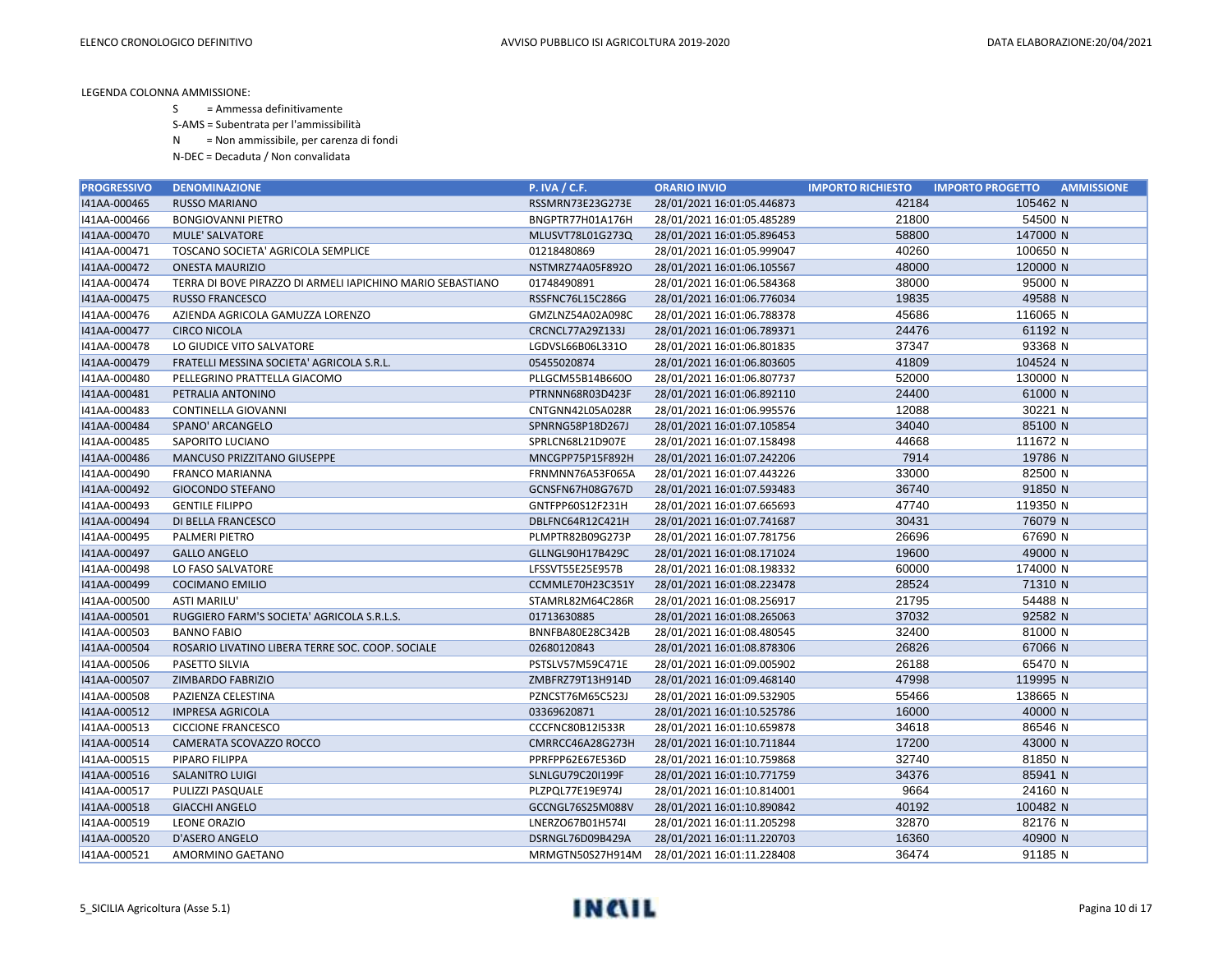S = Ammessa definitivamente

S-AMS = Subentrata per l'ammissibilità

N = Non ammissibile, per carenza di fondi

| <b>PROGRESSIVO</b> | <b>DENOMINAZIONE</b>                      | <b>P. IVA / C.F.</b> | <b>ORARIO INVIO</b>        | <b>IMPORTO RICHIESTO</b> | <b>IMPORTO PROGETTO</b><br><b>AMMISSIONE</b> |
|--------------------|-------------------------------------------|----------------------|----------------------------|--------------------------|----------------------------------------------|
| I41AA-000523       | ABBATE CALOGERO                           | BBTCGR67C22A089J     | 28/01/2021 16:01:11.770038 | 17820                    | 44550 N                                      |
| I41AA-000525       | LISCIANDRA ROSALIA ANNA                   | LSCRLN73D63C286B     | 28/01/2021 16:01:12.098581 | 17800                    | 44502 N                                      |
| 141AA-000526       | <b>FALLICO ANTONIO</b>                    | FLLNTN71C18C351V     | 28/01/2021 16:01:12.832204 | 31200                    | 78000 N                                      |
| I41AA-000527       | RAGUSA GIUSEPPE                           | RGSGPP79C13F258T     | 28/01/2021 16:01:12.973538 | 22910                    | 57277 N                                      |
| I41AA-000528       | AZ. AGRICOLA LISEO PIETRO                 | LSIPTR79H07I754E     | 28/01/2021 16:01:13.026843 | 20000                    | 50000 N                                      |
| I41AA-000530       | MULE' MARIELLA                            | MLUMLL00C64F830R     | 28/01/2021 16:01:13.371462 | 22128                    | 55320 N                                      |
| I41AA-000531       | <b>BRUNO CARMELO</b>                      | BRNCML60S10B381J     | 28/01/2021 16:01:13.371955 | 28284                    | 70712 N                                      |
| I41AA-000532       | <b>FIANDACA GIUSEPPE</b>                  | FNDGPP71S02H281I     | 28/01/2021 16:01:13.393153 | 31320                    | 78300 N                                      |
| I41AA-000534       | LAUDICINA FRANCESCA MARIA                 | LDCFNC51M63E974V     | 28/01/2021 16:01:13.654873 | 24800                    | 62000 N                                      |
| I41AA-000535       | <b>BARBERA LORENZO</b>                    | BRBLNZ82L14H700D     | 28/01/2021 16:01:13.671610 | 21464                    | 53662 N                                      |
| 141AA-000536       | LOMBARDO VINI SOCIETA' AGRICOLA S.S.      | 01869140853          | 28/01/2021 16:01:13.698308 | 19922                    | 49805 N                                      |
| I41AA-000537       | RAGUSA ANTONINO                           | RGSNNN44C14F209B     | 28/01/2021 16:01:13.723260 | 25580                    | 63950 N                                      |
| I41AA-000538       | <b>MERCADANTE MARIA</b>                   | MRCMRA71H62C130I     | 28/01/2021 16:01:13.767876 | 26928                    | 67320 N                                      |
| I41AA-000539       | DITTA INDIVIDUALE                         | 02980030833          | 28/01/2021 16:01:13.791927 | 3920                     | 9800 N                                       |
| I41AA-000540       | <b>MAGADDINO IGNAZIA</b>                  | MGDGNZ48S41B288S     | 28/01/2021 16:01:13.823460 | 24000                    | 60000 N                                      |
| I41AA-000541       | <b>CULMONE ANTONINO</b>                   | CLMNNN85D03D423J     | 28/01/2021 16:01:14.151215 | 32200                    | 80500 N                                      |
| 141AA-000542       | POLINO ROSALBA                            | PLNRLB79A55A676I     | 28/01/2021 16:01:14.176814 | 60000                    | 156000 N                                     |
| I41AA-000543       | <b>FERRERA BRUNO</b>                      | FRRBRN77S21H163O     | 28/01/2021 16:01:14.214302 | 47316                    | 118290 N                                     |
| I41AA-000544       | <b>CORLEO DONATELLA</b>                   | CRLDTL64E44G273Q     | 28/01/2021 16:01:14.224078 | 25171                    | 62928 N                                      |
| I41AA-000546       | AZIENDA AGRICOLA FRANCO VINCENZO          | FRNVCN72P08C342S     | 28/01/2021 16:01:14.520247 | 32451                    | 81128 N                                      |
| I41AA-000547       | <b>TUMINO ANGELO</b>                      | TMNNGL57P30H163C     | 28/01/2021 16:01:14.675816 | 38484                    | 96212 N                                      |
| I41AA-000548       | <b>COSENTINO MICHELE</b>                  | CSNMHL67S20H154L     | 28/01/2021 16:01:14.687779 | 58340                    | 145850 N                                     |
| I41AA-000550       | <b>GALATI MASSARO FIORELLA</b>            | GLTFLL79M69B202M     | 28/01/2021 16:01:15.087563 | 52000                    | 130000 N                                     |
| I41AA-000551       | CAMMARATA MARIA PATRIZIA                  | CMMMPT74M70E974B     | 28/01/2021 16:01:15.113592 | 60000                    | 154000 N                                     |
| I41AA-000552       | <b>VACCA SALVATRICE</b>                   | VCCSVT56S66E337R     | 28/01/2021 16:01:15.147839 | 22660                    | 56650 N                                      |
| I41AA-000555       | <b>NOCE GIOVANNI</b>                      | NCOGNN66E02M100Q     | 28/01/2021 16:01:15.400929 | 60000                    | 153000 N                                     |
| I41AA-000556       | MICELI VINCENZO                           | MCLVCN72E14H269K     | 28/01/2021 16:01:15.467171 | 20140                    | 50350 N                                      |
| I41AA-000560       | ORTOLEVA LEONARDO                         | RTLLRD81S29G348O     | 28/01/2021 16:01:15.942769 | 24156                    | 60391 N                                      |
| 141AA-000561       | LOCO GRANDE SOCIETA' COOPERATIVA AGRICOLA | 01431460896          | 28/01/2021 16:01:16.000789 | 24920                    | 62300 N                                      |
| I41AA-000562       | AZIENDA AGRICOLA MARCO GIUMMULE'          | GMMMRC89T22C342E     | 28/01/2021 16:01:16.018444 | 18260                    | 45650 N                                      |
| I41AA-000565       | <b>GIACCHI SALVATORE</b>                  | GCCSVT78E17M088F     | 28/01/2021 16:01:16.228870 | 19046                    | 47615 N                                      |
| I41AA-000566       | <b>CUGNATA PAOLO</b>                      | CGNPLA86R24H163K     | 28/01/2021 16:01:16.240320 | 52200                    | 130500 N                                     |
| I41AA-000567       | <b>MENZO EPIFANIO SALVATORE</b>           | MNZPNS57P12C342Y     | 28/01/2021 16:01:16.524957 | 46200                    | 115500 N                                     |
| I41AA-000568       | <b>CANTALI LUCA</b>                       | CNTLCU77L01F900T     | 28/01/2021 16:01:16.713190 | 40643                    | 101608 N                                     |
| I41AA-000569       | <b>CONTE GAETANO</b>                      | CNTGTN83B28D907T     | 28/01/2021 16:01:16.719382 | 43200                    | 108000 N                                     |
| I41AA-000570       | SPINELLO FELICE                           | SPNFLC80M22C342Q     | 28/01/2021 16:01:16.881046 | 52340                    | 130850 N                                     |
| I41AA-000571       | <b>INGHILLERI SALVATORE</b>               | NGHSVT87T20G348N     | 28/01/2021 16:01:16.987153 | 23742                    | 59356 N                                      |
| I41AA-000572       | <b>GULINO NUNZIATA</b>                    | GLNNZT66A62H163Y     | 28/01/2021 16:01:17.554976 | 25049                    | 62623 N                                      |
| I41AA-000573       | <b>GISONE MATTEO</b>                      | GSNMTT68S25D423N     | 28/01/2021 16:01:17.645627 | 18000                    | 45000 N                                      |
| I41AA-000575       | DI GANGI CONCETTA                         | DGNCCT67B50C135B     | 28/01/2021 16:01:17.700708 | 26878                    | 67197 N                                      |
| I41AA-000576       | RAGONA CALOGERO                           | RGNCGR70C24H700W     | 28/01/2021 16:01:17.702989 | 23200                    | 58000 N                                      |
| I41AA-000577       | DITTA INDIVIDUALE                         | GNNGPP69M08B429K     | 28/01/2021 16:01:17.731819 | 34200                    | 85500 N                                      |

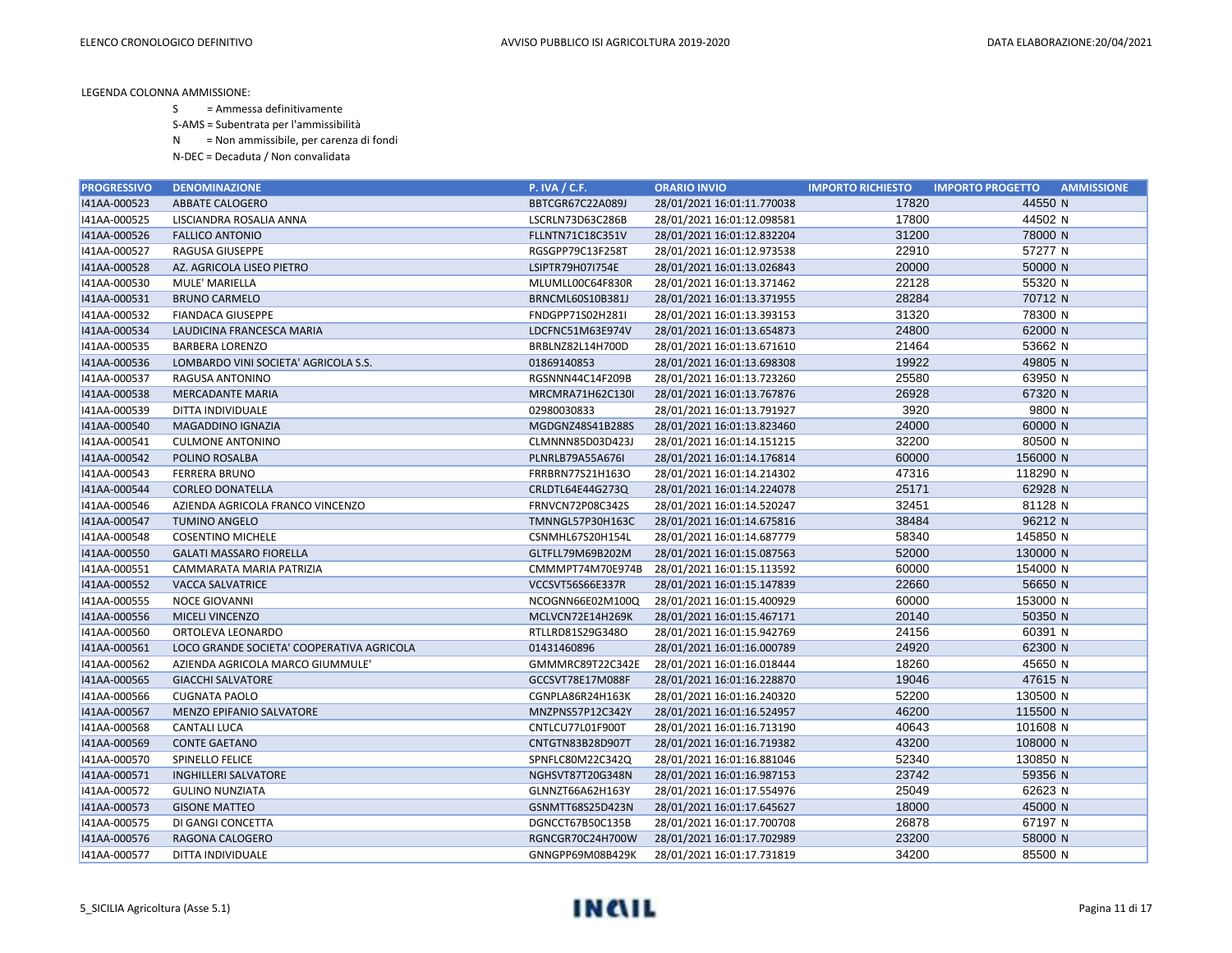S = Ammessa definitivamente

S-AMS = Subentrata per l'ammissibilità

N = Non ammissibile, per carenza di fondi

| <b>PROGRESSIVO</b> | <b>DENOMINAZIONE</b>                                       | <b>P. IVA / C.F.</b>    | <b>ORARIO INVIO</b>        | <b>IMPORTO RICHIESTO</b> | <b>IMPORTO PROGETTO</b><br><b>AMMISSIONE</b> |
|--------------------|------------------------------------------------------------|-------------------------|----------------------------|--------------------------|----------------------------------------------|
| I41AA-000579       | <b>BELLA ROSALIA</b>                                       | BLLRSL71B60B520T        | 28/01/2021 16:01:17.817520 | 25140                    | 62850 N                                      |
| I41AA-000580       | AGRITURISMO RIFUGIO DI DEDALO DI LA PORTA ELIO             | LPRLEI77T22A089A        | 28/01/2021 16:01:17.962418 | 30000                    | 75000 N                                      |
| I41AA-000581       | <b>MANNO GIUSEPPINA</b>                                    | MNNGPP77A63A089N        | 28/01/2021 16:01:18.001789 | 17412                    | 43532 N                                      |
| I41AA-000582       | <b>TURCO SILVIA MARIA</b>                                  | TRCSVM69L48C342P        | 28/01/2021 16:01:18.163483 | 52000                    | 130000 N                                     |
| I41AA-000583       | CALVARUSO LOREDANA                                         | CLVLDN84A451828Q        | 28/01/2021 16:01:18.170375 | 30000                    | 75000 N                                      |
| I41AA-000585       | <b>SALERNO GIUSEPPE</b>                                    | SLRGPP74B20A882H        | 28/01/2021 16:01:18.727722 | 40320                    | 100800 N                                     |
| I41AA-000586       | <b>PRATO ROSARIA</b>                                       | PRTRSR42T53C351B        | 28/01/2021 16:01:18.867791 | 59740                    | 149350 N                                     |
| I41AA-000588       | DI MISA ANNA MARIA                                         | DMSNMR74H59A176J        | 28/01/2021 16:01:19.136185 | 22440                    | 61100 N                                      |
| 141AA-000589       | <b>CIACCIO GIORGIO</b>                                     | CCCGRG70A28I224R        | 28/01/2021 16:01:19.179515 | 23826                    | 59566 N                                      |
| I41AA-000590       | INDELICATO DAMIANO VITO ALFRED                             | NDLDNV56M14E974D        | 28/01/2021 16:01:19.666479 | 31990                    | 79977 N                                      |
| I41AA-000591       | CALANNI FRACCONO ROSARIA                                   | <b>CLNRSR76S52B202I</b> | 28/01/2021 16:01:19.799326 | 32255                    | 80638 N                                      |
| 141AA-000592       | SANTA MAGGIO                                               | MGGSNT39B51F892Z        | 28/01/2021 16:01:19.918162 | 34786                    | 86967 N                                      |
| I41AA-000593       | <b>GRACI GIUSEPPE</b>                                      | GRCGPP60R13E573T        | 28/01/2021 16:01:20.055385 | 20068                    | 50170 N                                      |
| I41AA-000594       | <b>SCANNELLA ENZA</b>                                      | SCNNZE72S56Z112A        | 28/01/2021 16:01:20.226997 | 37340                    | 93350 N                                      |
| I41AA-000595       | <b>BONGIORNO GIOVANNI</b>                                  | BNGGNN68R07D423G        | 28/01/2021 16:01:20.240939 | 1000                     | 2600 N                                       |
| I41AA-000596       | CARADONNA SALVATORE                                        | CRDSVT62E18H700R        | 28/01/2021 16:01:20.526402 | 35600                    | 89000 N                                      |
| I41AA-000597       | AQUILA DI VITO LI CAULI S.A.S. SOCIETA' AGRICOLA           | 06493200825             | 28/01/2021 16:01:20.591415 | 37728                    | 94320 N                                      |
| I41AA-000598       | <b>ANASTASI GIUSEPPE</b>                                   | NSTGPP56A28E974C        | 28/01/2021 16:01:20.679594 | 18400                    | 46000 N                                      |
| I41AA-000600       | <b>MANZO PAOLA</b>                                         | MNZPLA76S64D234N        | 28/01/2021 16:01:21.098000 | 26625                    | 66563 N                                      |
| I41AA-000601       | MANTIA MASSIMO                                             | MNTMSM70D27A940U        | 28/01/2021 16:01:21.108288 | 21200                    | 53000 N                                      |
| 141AA-000602       | <b>D'AMICO LUCILLA</b>                                     | DMCLLL54M43A494T        | 28/01/2021 16:01:21.231061 | 26275                    | 65689 N                                      |
| I41AA-000603       | MONDELLO GIROLAMO                                          | MNDGLM78C17G273D        | 28/01/2021 16:01:21.234202 | 14340                    | 35850 N                                      |
| I41AA-000604       | <b>RICUPERO PAOLO</b>                                      | RCPPLA55R03B603K        | 28/01/2021 16:01:21.736837 | 24897                    | 62244 N                                      |
| I41AA-000605       | SCAVUZZO SANTO                                             | SCVSNT66R11D907W        | 28/01/2021 16:01:21.798362 | 52000                    | 130000 N                                     |
| I41AA-000607       | <b>MANNONE GIOVANNA</b>                                    | MNNGNN65L66E974U        | 28/01/2021 16:01:22.283297 | 20802                    | 52007 N                                      |
| I41AA-000608       | CAPIZZO PASQUALE                                           | CPZPQL54H11H700F        | 28/01/2021 16:01:22.320519 | 20400                    | 51000 N                                      |
| I41AA-000609       | <b>GRAMAGLIA ANTONIO</b>                                   | GRMNTN85T20A089F        | 28/01/2021 16:01:22.390059 | 18562                    | 46406 N                                      |
| 141AA-000610       | <b>GENNA GIUSEPPE</b>                                      | GNNGPP70P03E974K        | 28/01/2021 16:01:22.540238 | 18600                    | 46500 N                                      |
| I41AA-000612       | SOCIETA' AGRICOLA MOSCARELLI DI MOSCARELLI VINCENZO C. SAS | 06552240829             | 28/01/2021 16:01:22.757504 | 60000                    | 150000 N                                     |
| I41AA-000613       | MARSALA SALVATORE                                          | MRSSVT70M14G273I        | 28/01/2021 16:01:22.771523 | 36000                    | 90000 N                                      |
| I41AA-000614       | LI PUMA SALVATORE                                          | LPMSVT49R26H245A        | 28/01/2021 16:01:22.873180 | 60000                    | 320480 N                                     |
| I41AA-000615       | F.LLI TUMINO G. E SALVATORE SS                             | 00258260884             | 28/01/2021 16:01:23.081583 | 60000                    | 171684 N                                     |
| I41AA-000616       | SOC. AGRICOLA F.LLI CAPPUZZO DI CAPPUZZO C. E M. S.N.C.    | 06057920826             | 28/01/2021 16:01:23.097139 | 52000                    | 130000 N                                     |
| I41AA-000617       | LA MANNA ROSALIA                                           | LMNRSL89B47G273U        | 28/01/2021 16:01:23.746914 | 21705                    | 54264 N                                      |
| I41AA-000618       | PIRRERA DOMENICO ANGELO                                    | PRRDNC80D16H792D        | 28/01/2021 16:01:23.764589 | 60000                    | 151000 N                                     |
| I41AA-000619       | FONTANAZZA RENATO                                          | FNTRNT58L29B381E        | 28/01/2021 16:01:24.397470 | 50320                    | 125800 N                                     |
| 141AA-000620       | <b>LILLO CONTRINO</b>                                      | CNTLLL63L27H269I        | 28/01/2021 16:01:24.469545 | 23500                    | 59500 N                                      |
| I41AA-000622       | PUMA FRANCESCO                                             | PMUFNC83M10G273V        | 28/01/2021 16:01:24.848849 | 24800                    | 62000 N                                      |
| I41AA-000623       | <b>RESTIVO GIUSEPPE</b>                                    | RSTGPP90M02G273D        | 28/01/2021 16:01:24.889951 | 19898                    | 49746 N                                      |
| I41AA-000625       | <b>LONGO GIUSEPPINA</b>                                    | LNGGPP82T51C351G        | 28/01/2021 16:01:25.046209 | 48938                    | 122345 N                                     |
| 141AA-000626       | AZIENDA AGRICOLA FRATELLI PATANE' S.N.C.                   | 04858530878             | 28/01/2021 16:01:25.371297 | 21427                    | 53568 N                                      |
| I41AA-000627       | <b>VETRANO PAOLO</b>                                       | VTRPLA72E13F126K        | 28/01/2021 16:01:25.868709 | 18740                    | 46850 N                                      |

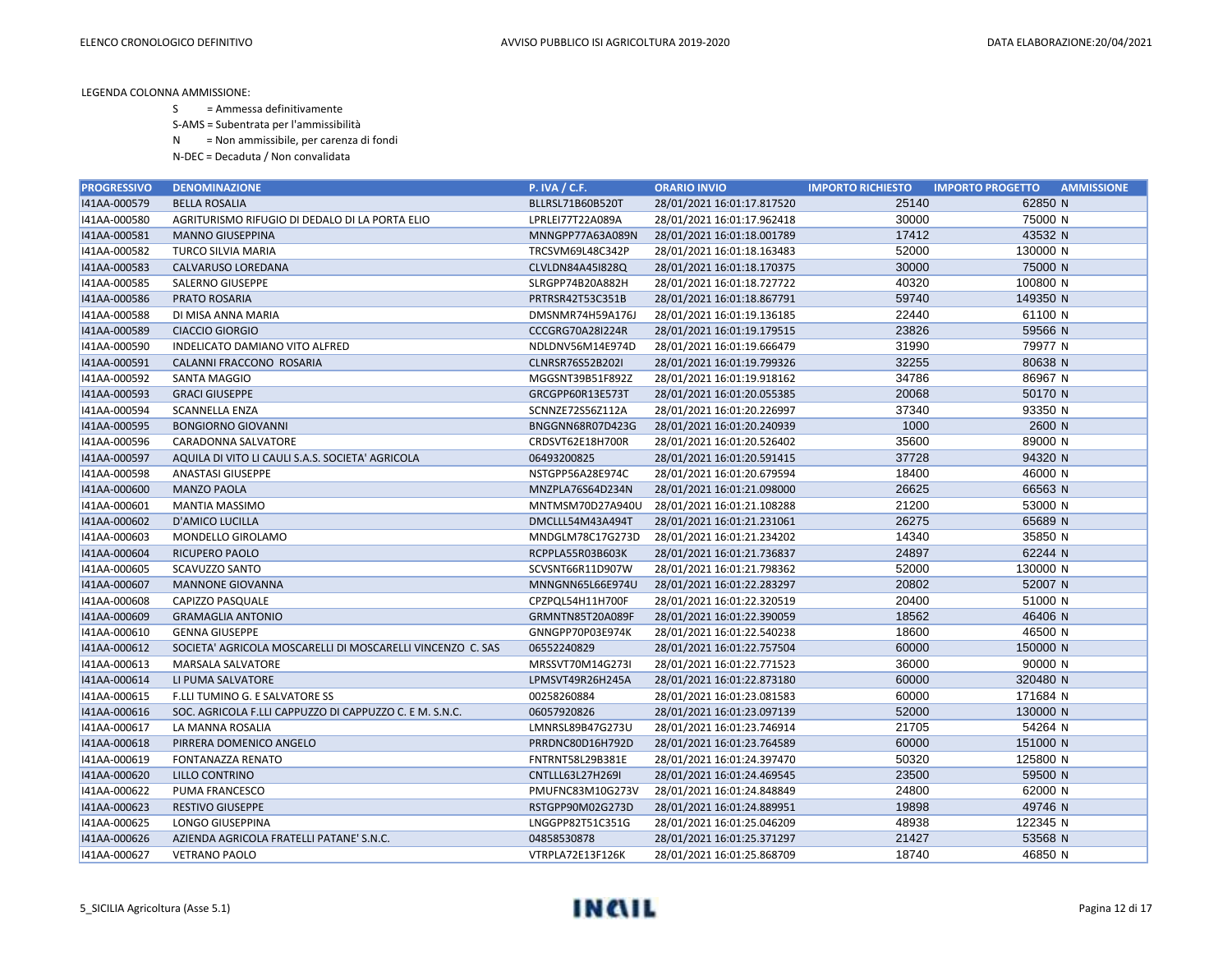S = Ammessa definitivamente

S-AMS = Subentrata per l'ammissibilità

N = Non ammissibile, per carenza di fondi

| <b>PROGRESSIVO</b> | <b>DENOMINAZIONE</b>                  | <b>P. IVA / C.F.</b> | <b>ORARIO INVIO</b>        | <b>IMPORTO RICHIESTO</b> | <b>IMPORTO PROGETTO</b><br><b>AMMISSIONE</b> |
|--------------------|---------------------------------------|----------------------|----------------------------|--------------------------|----------------------------------------------|
| I41AA-000628       | GIANNAVOLA NICOLINO CALOGERO          | GNNNLN68A26B429W     | 28/01/2021 16:01:25.933996 | 30000                    | 75000 N                                      |
| I41AA-000629       | <b>PAVONE MARIA</b>                   | PVNMRA74R47C342C     | 28/01/2021 16:01:26.317029 | 52000                    | 130000 N                                     |
| 141AA-000630       | SAMMATARO AGATA                       | SMMGTA79E42I1990     | 28/01/2021 16:01:26.390677 | 33108                    | 82770 N                                      |
| I41AA-000632       | <b>PUGLISI GIORGIO</b>                | PGLGRG76R14F258E     | 28/01/2021 16:01:26.648451 | 33516                    | 83790 N                                      |
| I41AA-000633       | <b>BELLAVIA GASPARE</b>               | BLLGPR76B03G273S     | 28/01/2021 16:01:27.297929 | 34400                    | 86000 N                                      |
| I41AA-000636       | LA ROSA BARBARA                       | LRSBBR79A54M088C     | 28/01/2021 16:01:27.807524 | 19046                    | 47615 N                                      |
| I41AA-000637       | <b>BONFIGLIO VINCENZO</b>             | BNFVCN94T24D423G     | 28/01/2021 16:01:27.927794 | 22610                    | 56526 N                                      |
| I41AA-000638       | SALVIA FEDELE                         | SLVFDL84D11G348T     | 28/01/2021 16:01:27.995052 | 2006                     | 5015 N                                       |
| I41AA-000639       | <b>PULIZZI FRANCESCO</b>              | PLZFNC65L30E974D     | 28/01/2021 16:01:28.402472 | 13297                    | 33244 N                                      |
| I41AA-000641       | LORIA SAVERINA                        | LROSRN73C48Z133Y     | 28/01/2021 16:01:28.916285 | 60000                    | 155768 N                                     |
| I41AA-000642       | SPAMPINATO MARIA GEMMA                | SPMMGM76C63C342N     | 28/01/2021 16:01:29.296107 | 44040                    | 110100 N                                     |
| I41AA-000643       | FIRRARELLO CATALDO                    | FRRCLD58B16B428L     | 28/01/2021 16:01:29.330101 | 22000                    | 55000 N                                      |
| I41AA-000645       | GALASSIA SOCIETA AGRICOLA SEMPLICE    | 95028330835          | 28/01/2021 16:01:29.482536 | 32480                    | 81200 N                                      |
| I41AA-000646       | ABBATE LEONARDA                       | BBTLRD75D57D009J     | 28/01/2021 16:01:29.646419 | 23092                    | 57732 N                                      |
| I41AA-000647       | DI LEONARDO SALVATORE                 | DLNSVT85C12H700P     | 28/01/2021 16:01:29.653275 | 18000                    | 45000 N                                      |
| I41AA-000648       | AMORELLI STEFANO                      | MRLSFN92B11A089H     | 28/01/2021 16:01:29.940266 | 32000                    | 80000 N                                      |
| 141AA-000649       | <b>GANGI DANTE GIUSEPPE</b>           | GNGDTG66T04H245J     | 28/01/2021 16:01:29.969961 | 60000                    | 160000 N                                     |
| I41AA-000650       | <b>CRISCENTI CALOGERO</b>             | CRSCGR45A01B377L     | 28/01/2021 16:01:30.051522 | 14429                    | 36074 N                                      |
| I41AA-000651       | EREDI MASSIMO FARACI                  | 02746910815          | 28/01/2021 16:01:30.174192 | 23940                    | 59850 N                                      |
| I41AA-000653       | SEMINARA MADDALENA                    | SMNMDL73R44G348V     | 28/01/2021 16:01:30.350240 | 23800                    | 59500 N                                      |
| 141AA-000654       | DOTT. BAMBINA MAURIZIO COMMERCIALISTA | BMBMRZ68T09A176H     | 28/01/2021 16:01:30.368888 | 19760                    | 49400 N                                      |
| I41AA-000655       | <b>CLEMENZI FRANCESCA</b>             | CLMFNC74H52D423A     | 28/01/2021 16:01:30.408158 | 27120                    | 67800 N                                      |
| I41AA-000656       | <b>CICERO GIORGIO</b>                 | CCRGRG61R29F258M     | 28/01/2021 16:01:30.552488 | 48210                    | 120527 N                                     |
| I41AA-000657       | <b>GERACI ILENIA</b>                  | GRCLNI95A59I356I     | 28/01/2021 16:01:30.624838 | 25750                    | 64375 N                                      |
| 141AA-000658       | <b>LALA GIUSEPPE</b>                  | LLAGPP56H24C968F     | 28/01/2021 16:01:30.788218 | 39042                    | 97605 N                                      |
| I41AA-000659       | DI PAOLA SALVATORE                    | DPLSVT48P20D636C     | 28/01/2021 16:01:31.066505 | 16000                    | 40000 N                                      |
| I41AA-000660       | DITTA INDIVIDUALE                     | CVTGRG66M11F258E     | 28/01/2021 16:01:31.084809 | 26340                    | 65850 N                                      |
| I41AA-000663       | ALEO GIUSEPPE                         | LAEGPP56P01B429O     | 28/01/2021 16:01:31.617692 | 20100                    | 50250 N                                      |
| 141AA-000664       | PALAZZOLO SALVATORE                   | PLZSVT77L04G273Q     | 28/01/2021 16:01:31.647034 | 31200                    | 78000 N                                      |
| I41AA-000667       | CACCAMO FRANCESCO                     | CCCFNC80L20F943Y     | 28/01/2021 16:01:32.246321 | 22472                    | 56180 N                                      |
| I41AA-000668       | <b>GIOMPAOLO SALVATORE</b>            | GMPSVT61A17G267Q     | 28/01/2021 16:01:33.983498 | 30231                    | 75578 N                                      |
| I41AA-000669       | <b>MAZZA SILVIA</b>                   | MZZSLV82E42H163M     | 28/01/2021 16:01:34.154377 | 60000                    | 161618 N                                     |
| I41AA-000670       | AZ. AGRICOLA CARUSO ANTONIO DAVIDE    | CRSNND79H27E974R     | 28/01/2021 16:01:34.168953 | 22000                    | 55000 N                                      |
| I41AA-000671       | DI PIAZZA MASSIMILIANO                | DPZMSM76E30C275O     | 28/01/2021 16:01:34.410888 | 60000                    | 200000 N                                     |
| I41AA-000673       | MORDA' GIUSEPPE                       | MRDGPP76M02C351W     | 28/01/2021 16:01:34.851825 | 25944                    | 64860 N                                      |
| I41AA-000674       | LABRUZZO CARMELO                      | LBRCML79H17G273A     | 28/01/2021 16:01:35.133139 | 28200                    | 70500 N                                      |
| I41AA-000675       | <b>DUCA SANTO</b>                     | DCUSNT60S07A202G     | 28/01/2021 16:01:35.683892 | 38000                    | 95000 N                                      |
| I41AA-000677       | <b>RUSSOTTO SIMONE</b>                | RSSSMN85B06I356F     | 28/01/2021 16:01:35.894721 | 28340                    | 70850 N                                      |
| I41AA-000679       | <b>FIGLIOLI VINCENZO</b>              | FGLVCN47L23E974C     | 28/01/2021 16:01:36.392369 | 24800                    | 62000 N                                      |
| I41AA-000680       | TENUTE CALDERONE S.S.A                | 02814890840          | 28/01/2021 16:01:36.399247 | 22272                    | 55680 N                                      |
| 141AA-000682       | <b>FASINO SALVATORE</b>               | FSNSVT83D12F830F     | 28/01/2021 16:01:37.174415 | 26739                    | 66849 N                                      |
| 141AA-000683       | AZIENDA AGRICOLA MURATORE CLAUDIA     | MRTCLD77P67C342W     | 28/01/2021 16:01:38.829098 | 15460                    | 38650 N                                      |

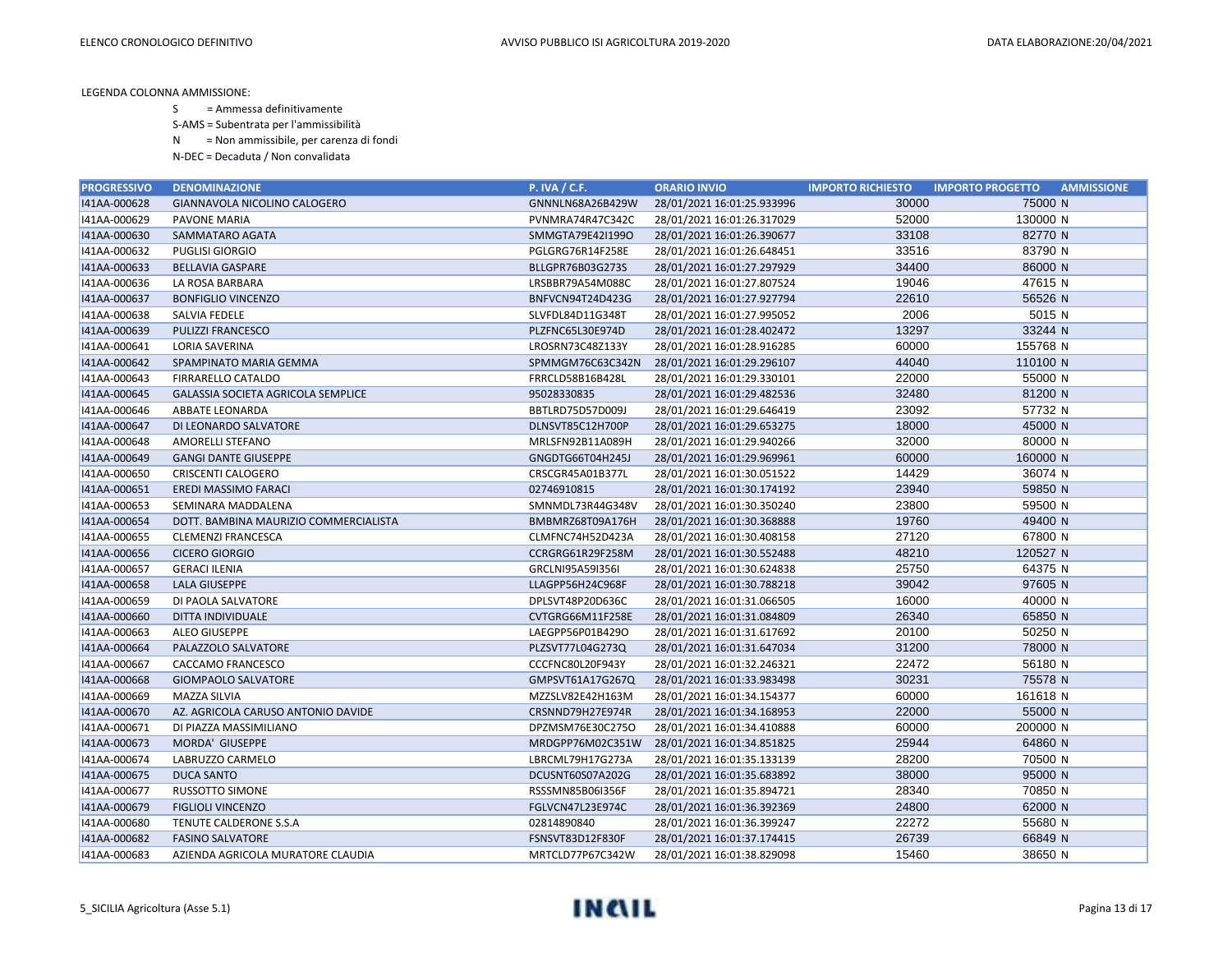S = Ammessa definitivamente

S-AMS = Subentrata per l'ammissibilità

N = Non ammissibile, per carenza di fondi

| <b>PROGRESSIVO</b> | <b>DENOMINAZIONE</b>                              | <b>P. IVA / C.F.</b>    | <b>ORARIO INVIO</b>        | <b>IMPORTO RICHIESTO</b> | <b>IMPORTO PROGETTO</b><br><b>AMMISSIONE</b> |
|--------------------|---------------------------------------------------|-------------------------|----------------------------|--------------------------|----------------------------------------------|
| I41AA-000684       | MANASSERI CALCATERRA ROSALIA                      | MNSRSL63L63A794X        | 28/01/2021 16:01:39.305494 | 31708                    | 79270 N                                      |
| I41AA-000685       | DIBARTOLO ELIANA                                  | DBRLNE67M46I754T        | 28/01/2021 16:01:39.331700 | 60000                    | 150000 N                                     |
| 141AA-000686       | LO VETRO GIUSEPPE                                 | LVTGPP98A29E573R        | 28/01/2021 16:01:39.896027 | 18546                    | 46367 N                                      |
| I41AA-000687       | RASPANTI MARIA                                    | RSPMRA59C69F892L        | 28/01/2021 16:01:40.039609 | 54000                    | 135000 N                                     |
| I41AA-000688       | PANNUZZO ROSARIO                                  | PNNRSR74M09H163G        | 28/01/2021 16:01:40.371786 | 15713                    | 39284 N                                      |
| I41AA-000689       | <b>CAVALERI ROSA</b>                              | CVLRSO62A59F943Y        | 28/01/2021 16:01:40.578106 | 38812                    | 97032 N                                      |
| I41AA-000690       | <b>GIULIANA AURELIO MARIA</b>                     | GLNRMR71B04B602Q        | 28/01/2021 16:01:40.591838 | 25600                    | 64000 N                                      |
| I41AA-000693       | CAMPO SALVATORE AZ. AGRICOLA                      | CMPSVT75P20H163L        | 28/01/2021 16:01:41.767453 | 60000                    | 151192 N                                     |
| I41AA-000694       | <b>GIALLO MARIA</b>                               | GLLMRA66D41D423Z        | 28/01/2021 16:01:41.849130 | 30529                    | 76324 N                                      |
| I41AA-000695       | <b>DEMETRA SRLS</b>                               | 01231630862             | 28/01/2021 16:01:42.154360 | 48126                    | 120315 N                                     |
| I41AA-000696       | <b>LEGGIO GIUSEPPE</b>                            | LGGGPP67A19H163K        | 28/01/2021 16:01:42.359331 | 23416                    | 58541 N                                      |
| I41AA-000697       | DITTA INDIVIDUALE                                 | MSCNRC42L27F773E        | 28/01/2021 16:01:42.475945 | 24077                    | 60193 N                                      |
| 141AA-000698       | <b>AMORUSO NICOL</b>                              | MRSNCL63S21F892Q        | 28/01/2021 16:01:42.964098 | 53200                    | 133000 N                                     |
| I41AA-000699       | <b>RIZZO BENEDETTO</b>                            | RZZBDT75E11C351Z        | 28/01/2021 16:01:43.373836 | 60000                    | 155000 N                                     |
| I41AA-000700       | SZCZERBA EWELINA BARBARA                          | SZCWNB80E58Z127Z        | 28/01/2021 16:01:43.751722 | 31459                    | 78648 N                                      |
| I41AA-000701       | <b>NESTRE VINCENZA</b>                            | NSTVCN82L61G580U        | 28/01/2021 16:01:44.437459 | 39280                    | 98200 N                                      |
| 141AA-000702       | AZIENDA AGRICOLA CALI' ROSANNA                    | CLARNN74C60Z112B        | 28/01/2021 16:01:44.668166 | 10340                    | 25850 N                                      |
| I41AA-000704       | CALDARERI ANTONINA                                | CLDNNN61D54F892O        | 28/01/2021 16:01:45.002549 | 30800                    | 77000 N                                      |
| I41AA-000705       | <b>MELI ROSARIO</b>                               | MLERSR70M06B429L        | 28/01/2021 16:01:45.071052 | 50000                    | 125000 N                                     |
| I41AA-000706       | SOCIETA' AGRICOLA BIBISI SOCIETA' SEMPLICE        | 02735120814             | 28/01/2021 16:01:45.603573 | 22357                    | 55894 N                                      |
| 141AA-000708       | <b>CARDELLA GRAZIA</b>                            | CRDGRZ62C66E957C        | 28/01/2021 16:01:45.788427 | 26779                    | 66948 N                                      |
| I41AA-000709       | INTERNICOLA GIUSEPPE                              | NTRGPP75T11H700D        | 28/01/2021 16:01:46.881767 | 19800                    | 49500 N                                      |
| I41AA-000710       | BENE SRL SOCIETA' AGRICOLA                        | 03321250833             | 28/01/2021 16:01:47.090322 | 20000                    | 50000 N                                      |
| I41AA-000711       | AZIENDA AGRICOLA CAMPISI GIUSEPPE                 | CMPGPP73T10I864S        | 28/01/2021 16:01:47.528524 | 31720                    | 79300 N                                      |
| I41AA-000712       | <b>GIANGRAVE' MICHELA</b>                         | GNGMHL53P69B603W        | 28/01/2021 16:01:47.685003 | 19898                    | 49746 N                                      |
| I41AA-000713       | DEMETRA SOCIETA' AGRICOLA SOCIETA' SEMPLICE       | 01638490886             | 28/01/2021 16:01:47.966903 | 41080                    | 102701 N                                     |
| I41AA-000714       | <b>FARACI MARISTELLA</b>                          | FRCMST57A69A676H        | 28/01/2021 16:01:48.494793 | 48000                    | 120000 N                                     |
| I41AA-000716       | DI GLORIA MICHELINA                               | DGLMHL85A49B429K        | 28/01/2021 16:01:48.944023 | 44040                    | 110100 N                                     |
| I41AA-000717       | RANDAZZO GAETANO                                  | RNDGTN60P20D907T        | 28/01/2021 16:01:49.124413 | 23827                    | 59568 N                                      |
| I41AA-000718       | <b>FASCETTO ANGELINA</b>                          | FSCNLN63S53B660B        | 28/01/2021 16:01:49.158994 | 28800                    | 72000 N                                      |
| I41AA-000719       | <b>BIO AGE SOCIETA' AGRICOLA SRLS</b>             | 01713460887             | 28/01/2021 16:01:49.200725 | 52079                    | 130199 N                                     |
| I41AA-000720       | AZIENDA AGRICOLA DISTEFANO GIOVANNI               | 01699210884             | 28/01/2021 16:01:49.330773 | 44982                    | 112456 N                                     |
| I41AA-000721       | <b>FERRARO VINCENZO</b>                           | FRRVCN79L08G511Q        | 28/01/2021 16:01:49.624193 | 27200                    | 68000 N                                      |
| I41AA-000722       | MORREALE ENZO                                     | MRRNZE55E28F830D        | 28/01/2021 16:01:49.636994 | 45522                    | 113806 N                                     |
| I41AA-000723       | <b>GUASTELLA GIUSEPPE</b>                         | GSTGPP59C15B428N        | 28/01/2021 16:01:50.002666 | 16706                    | 41766 N                                      |
| I41AA-000724       | CALAMIA DRAGO OSVALDO                             | CLMSLD76S27C286N        | 28/01/2021 16:01:50.122591 | 25200                    | 63000 N                                      |
| I41AA-000725       | GINEX SALVATORE ED ENZA SOCIETA SEMPLICE AGRICOLA | 92069610852             | 28/01/2021 16:01:50.539454 | 54920                    | 137300 N                                     |
| I41AA-000726       | RIOLO MARIO                                       | <b>RLIMRA77E06F892O</b> | 28/01/2021 16:01:51.222793 | 56938                    | 142346 N                                     |
| I41AA-000727       | RANDAZZO FRANCESCO                                | RNDFNC61S19B780C        | 28/01/2021 16:01:52.197481 | 27540                    | 68850 N                                      |
| I41AA-000728       | <b>GIORDANO ANTONINO</b>                          | GRDNNN54A28C480O        | 28/01/2021 16:01:52.454832 | 32272                    | 80680 N                                      |
| I41AA-000729       | SALA ROSALIA MARIA                                | SLARLM84T62H700A        | 28/01/2021 16:01:52.505812 | 21270                    | 53176 N                                      |
| I41AA-000731       | PIAZZA ELEONORA                                   | PZZLNR79T67G580I        | 28/01/2021 16:01:53.770237 | 40000                    | 100000 N                                     |

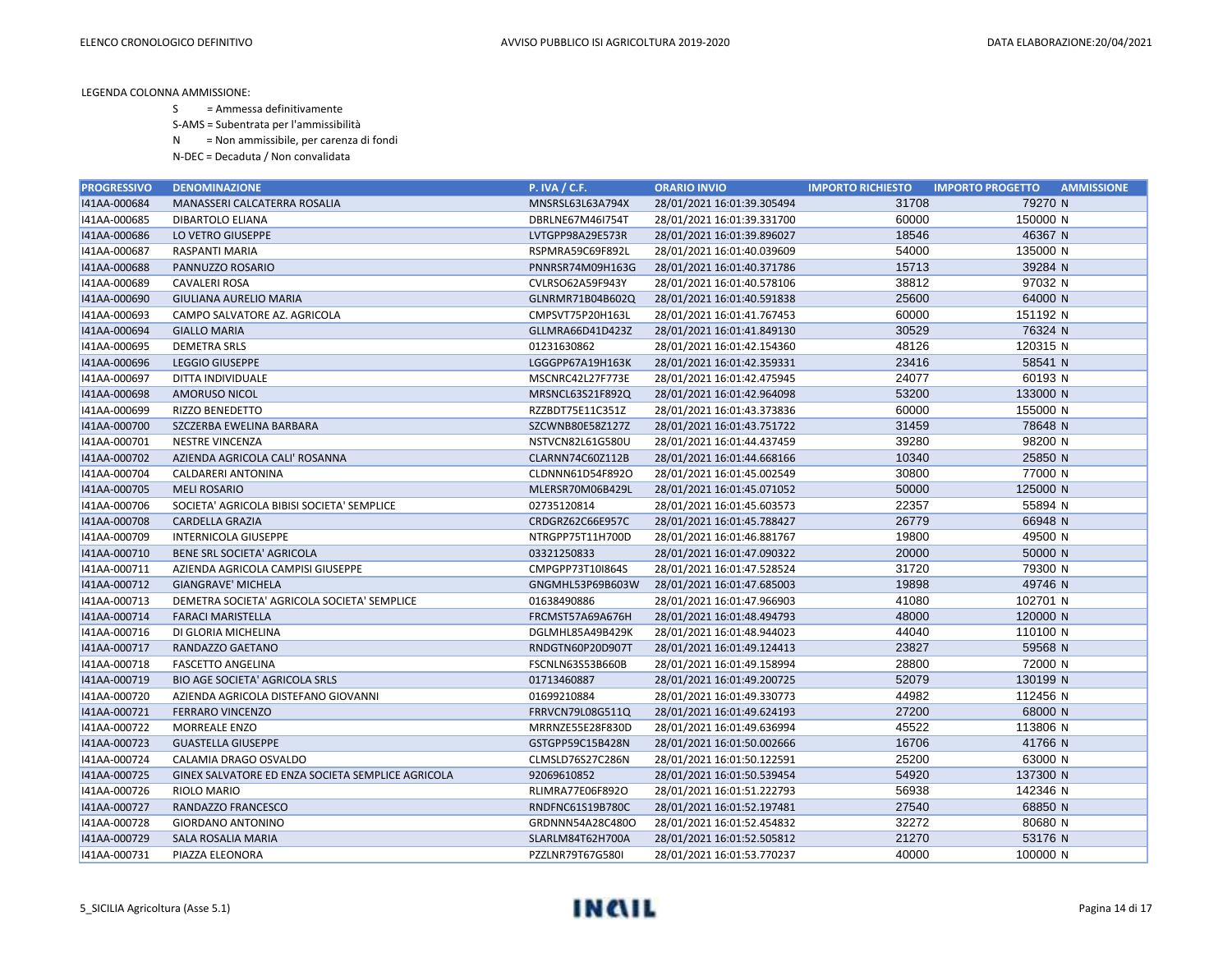S = Ammessa definitivamente

S-AMS = Subentrata per l'ammissibilità

N = Non ammissibile, per carenza di fondi

| <b>PROGRESSIVO</b> | <b>DENOMINAZIONE</b>                                    | <b>P. IVA / C.F.</b>    | <b>ORARIO INVIO</b>        | <b>IMPORTO RICHIESTO</b> | <b>IMPORTO PROGETTO</b><br><b>AMMISSIONE</b> |
|--------------------|---------------------------------------------------------|-------------------------|----------------------------|--------------------------|----------------------------------------------|
| 141AA-000732       | MICCICHE' ROCCO EMANUELE                                | MCCRCM88L31C342H        | 28/01/2021 16:01:54.710695 | 60000                    | 194259 N                                     |
| I41AA-000733       | RIZZO MARIA CATENA                                      | RZZMCT60P47F892N        | 28/01/2021 16:01:55.283472 | 47200                    | 118000 N                                     |
| I41AA-000734       | DI FRANCO VINCENZO                                      | DFRVCN83M07I356V        | 28/01/2021 16:01:55.598519 | 25548                    | 63870 N                                      |
| I41AA-000736       | DI GIROLAMO FRANCO                                      | DGRFNC60B26C286G        | 28/01/2021 16:01:56.857335 | 20400                    | 51000 N                                      |
| I41AA-000737       | MILAZZO FRANCESCA                                       | MLZFNC65M59B556V        | 28/01/2021 16:01:57.021881 | 36030                    | 90076 N                                      |
| I41AA-000738       | <b>ABATE VINCENZO</b>                                   | BTAVCN64B20F258L        | 28/01/2021 16:01:58.269028 | 21832                    | 54582 N                                      |
| I41AA-000739       | <b>MARINELLO ROSANNA</b>                                | MRNRNN77C47D009Y        | 28/01/2021 16:01:58.392603 | 28000                    | 70000 N                                      |
| I41AA-000740       | <b>GIAMBIRTONE DONATELLO ANTONINO</b>                   | GMBDTL73E25F892H        | 28/01/2021 16:01:58.504589 | 60000                    | 150000 N                                     |
| I41AA-000742       | <b>DI MARIA VITA</b>                                    | DMRVTI66P61C130C        | 28/01/2021 16:01:58.892046 | 17380                    | 43450 N                                      |
| I41AA-000743       | DI GANGI FRANCO                                         | DGNFNC70E18L609X        | 28/01/2021 16:01:59.428873 | 37000                    | 92500 N                                      |
| I41AA-000744       | <b>GUANA' MARIA FRANCESCA</b>                           | GNUMFR71C69G273F        | 28/01/2021 16:01:59.464092 | 33200                    | 83000 N                                      |
| I41AA-000746       | <b>FODERA' MATTEO</b>                                   | FDRMTT86B03F061J        | 28/01/2021 16:02:01.433919 | 26880                    | 67200 N                                      |
| I41AA-000747       | PROGRESSO SOC. COOP. AGRICOLA                           | 00200000883             | 28/01/2021 16:02:01.469073 | 20570                    | 51427 N                                      |
| I41AA-000748       | NANFARA GIUSEPPINA                                      | NNFGPP70A46B429K        | 28/01/2021 16:02:02.104332 | 22280                    | 55700 N                                      |
| I41AA-000749       | <b>GILIBERTI MARIA ANNA</b>                             | GLBMNN49S57L331O        | 28/01/2021 16:02:02.115137 | 19343                    | 48358 N                                      |
| I41AA-000750       | <b>GIACCHI GIANNI</b>                                   | GCCGNN78E17M088X        | 28/01/2021 16:02:02.332491 | 19046                    | 47615 N                                      |
| I41AA-000751       | MELODIA ROCCO                                           | MLDRCC62D12C286Q        | 28/01/2021 16:02:02.616385 | 12340                    | 30850 N                                      |
| I41AA-000753       | M B SOCIETA' SEMPLICE AGRICOLA DI MIGLIORE A. C.        | 01474310883             | 28/01/2021 16:02:03.103631 | 60000                    | 198848 N                                     |
| I41AA-000754       | AZ.AGR.F.LLI BAGLIERI S.S.                              | 00259070886             | 28/01/2021 16:02:03.328562 | 26306                    | 65765 N                                      |
| I41AA-000755       | AZ. AGR. TITONE ANTONINA ANNA                           | TTNNNN63A52E974N        | 28/01/2021 16:02:04.475935 | 11002                    | 27507 N                                      |
| I41AA-000756       | SQUADRITO ROSARIO SERGIO                                | SQDRRS84A06G273M        | 28/01/2021 16:02:05.083349 | 20280                    | 50700 N                                      |
| I41AA-000757       | ADAMO ANTONINO                                          | DMANNN66B14F258B        | 28/01/2021 16:02:05.377269 | 43415                    | 108539 N                                     |
| I41AA-000759       | <b>OCCHIPINTI EMANULE</b>                               | CCHMNL83A13H163O        | 28/01/2021 16:02:05.872756 | 8345                     | 20864 N                                      |
| I41AA-000761       | DI STEFANO GIUSEPPE                                     | DSTGPP66A09M088Q        | 28/01/2021 16:02:10.315502 | 19046                    | 47615 N                                      |
| 141AA-000762       | V.D. FRUIT S.R.L. SOC. AGRICOLA                         | 02646690814             | 28/01/2021 16:02:10.671414 | 30800                    | 77000 N                                      |
| I41AA-000765       | BRACCIAVENTI MARIA FRANCESCA                            | BRCMFR72D50C351G        | 28/01/2021 16:02:12.849736 | 58740                    | 146850 N                                     |
| I41AA-000766       | <b>TANASI FRANCESCO</b>                                 | TNSFNC67B28G267N        | 28/01/2021 16:02:14.144163 | 40643                    | 101608 N                                     |
| I41AA-000767       | <b>SCAVETTO FRANCESCO</b>                               | SCVFNC74M26A089H        | 28/01/2021 16:02:14.289921 | 29740                    | 74350 N                                      |
| 141AA-000768       | <b>SCAMINACI FILIPPO</b>                                | SCMFPP67E29C342X        | 28/01/2021 16:02:15.027195 | 53368                    | 133420 N                                     |
| I41AA-000769       | <b>PUGLISI FRANCESCO</b>                                | PGLFNC79R13G511Y        | 28/01/2021 16:02:15.461152 | 35373                    | 88434 N                                      |
| I41AA-000770       | SCIRE' CALABRISOTTO GIUSEPPE                            | SCRGPP76B19C351B        | 28/01/2021 16:02:16.705861 | 60000                    | 176116 N                                     |
| I41AA-000771       | MONTANA LAMPO MICHELE                                   | MNTMHL52D04A089Q        | 28/01/2021 16:02:16.751918 | 18096                    | 45240 N                                      |
| I41AA-000772       | <b>TURCO GEA CATERINA</b>                               | TRCGTR79P66C342L        | 28/01/2021 16:02:19.184350 | 52000                    | 130000 N                                     |
| I41AA-000773       | SOCIETA' AGRICOLA IN ACCOMANDITA SEMPLICE F.LLI AMORUSO | 01201660865             | 28/01/2021 16:02:19.460799 | 54000                    | 135000 N                                     |
| I41AA-000775       | <b>CICCARELLO ANTONINO</b>                              | <b>CCCNNN67A30I356Q</b> | 28/01/2021 16:02:20.936028 | 19740                    | 49350 N                                      |
| I41AA-000776       | CASTROGIOVANNI GIUSEPPE                                 | CSTGPP74A16F892H        | 28/01/2021 16:02:21.633542 | 41600                    | 104000 N                                     |
| I41AA-000777       | <b>FERRIGNO PASQUALINO</b>                              | FRRPQL79L30E536J        | 28/01/2021 16:02:22.128998 | 44340                    | 110850 N                                     |
| I41AA-000778       | TERRE DEL NONNO SOCIETA SEMPLICE AGRICOLA               | 01717770885             | 28/01/2021 16:02:23.060362 | 30000                    | 75000 N                                      |
| I41AA-000779       | <b>SCARDINO ANTONINO</b>                                | SCRNNN84H25F892F        | 28/01/2021 16:02:24.774862 | 38400                    | 96000 N                                      |
| I41AA-000780       | MAENZA SILVANA                                          | MNZSVN71L49C342E        | 28/01/2021 16:02:25.009670 | 52000                    | 130000 N                                     |
| I41AA-000781       | <b>SCIFO GIOVANNI</b>                                   | SCFGNN78A07F258N        | 28/01/2021 16:02:25.065025 | 27433                    | 68583 N                                      |
| 141AA-000782       | <b>VELLA DOMENICO</b>                                   | VLLDNC75T12C286S        | 28/01/2021 16:02:25.204207 | 57720                    | 144300 N                                     |

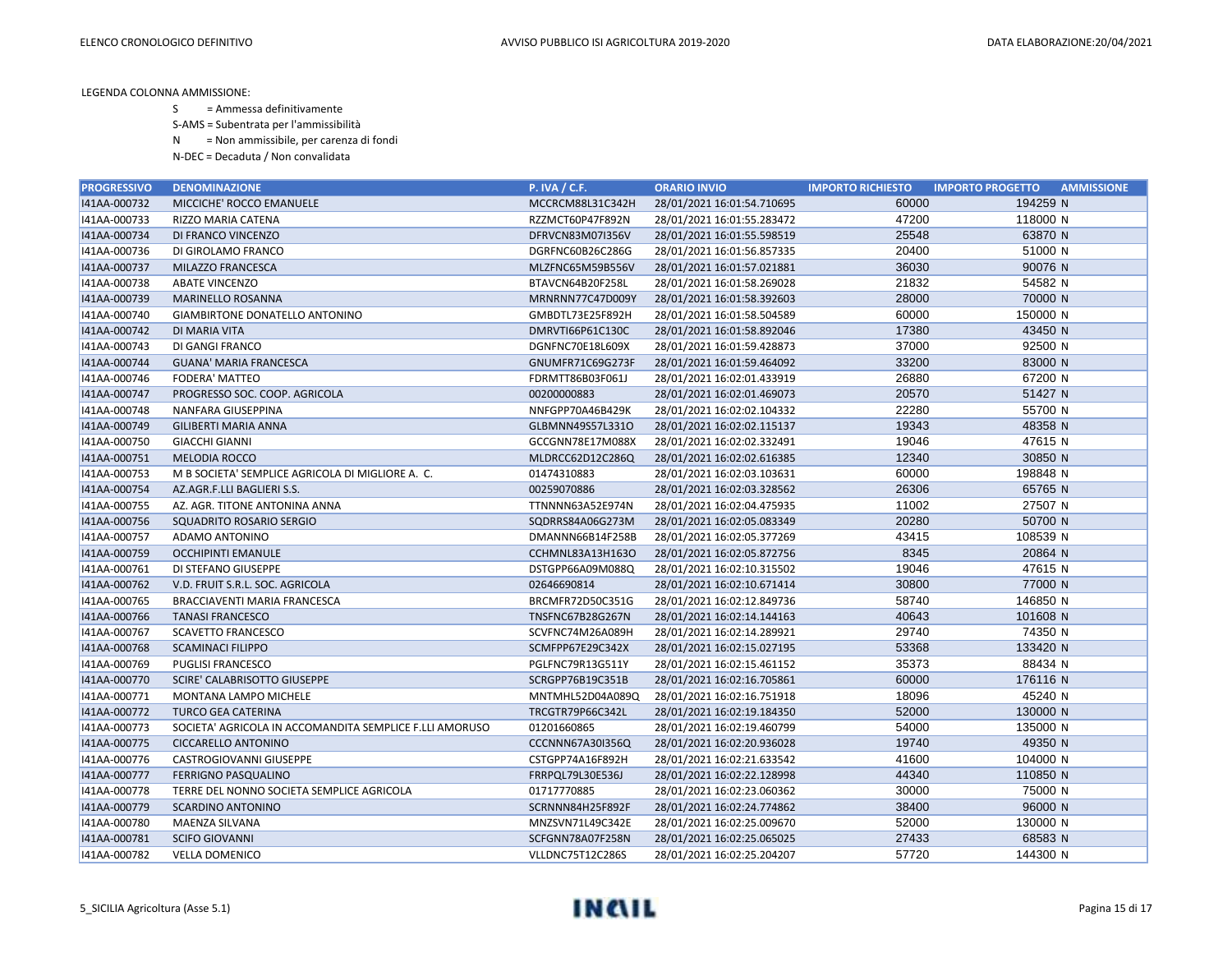S = Ammessa definitivamente

S-AMS = Subentrata per l'ammissibilità

N = Non ammissibile, per carenza di fondi

| <b>PROGRESSIVO</b> | <b>DENOMINAZIONE</b>                                    | <b>P. IVA / C.F.</b>        | <b>ORARIO INVIO</b>        | <b>IMPORTO RICHIESTO</b> | <b>IMPORTO PROGETTO</b><br><b>AMMISSIONE</b> |
|--------------------|---------------------------------------------------------|-----------------------------|----------------------------|--------------------------|----------------------------------------------|
| I41AA-000783       | <b>UCCIARDO SALVATORE</b>                               | CCRSVT68B20F943V            | 28/01/2021 16:02:25.764586 | 26000                    | 65000 N                                      |
| I41AA-000784       | <b>BAVETTA MAURIZIO</b>                                 | BVTMZF73L02C286E            | 28/01/2021 16:02:28.732712 | 29868                    | 74672 N                                      |
| I41AA-000786       | CAMPO GIOVANNI E ALDO SOC.AGRICOLA                      | 00941610883                 | 28/01/2021 16:02:29.737427 | 60000                    | 174056 N                                     |
| I41AA-000787       | ANGILERI GAETANO MASSIMO                                | NGLGNM70S22E974P            | 28/01/2021 16:02:31.368730 | 24000                    | 60000 N                                      |
| I41AA-000788       | MANZULLO GIUSEPPE                                       | MNZGPP79E04I356B            | 28/01/2021 16:02:32.008207 | 28320                    | 70800 N                                      |
| I41AA-000789       | PRESTI FRANCESCO                                        | PRSFNC54P19H700W            | 28/01/2021 16:02:33.123381 | 19770                    | 49426 N                                      |
| I41AA-000790       | RICCOBONO MICHELE                                       | RCCMHL62H09G273F            | 28/01/2021 16:02:33.344776 | 20000                    | 50000 N                                      |
| I41AA-000792       | PROTO SANTO                                             | PRTSNT52A01C480X            | 28/01/2021 16:02:36.878969 | 36000                    | 90000 N                                      |
| I41AA-000793       | NATURALIA SOCIETA' AGRICOLA S.R.L.                      | 06566160823                 | 28/01/2021 16:02:38.022350 | 17200                    | 43000 N                                      |
| I41AA-000794       | <b>CRISALIDE SRLS</b>                                   | 01960600854                 | 28/01/2021 16:02:42.130603 | 25872                    | 64680 N                                      |
| I41AA-000798       | SOCIETA AGRICOLA SEMPLICE MONTAGNA DI GEBBIA CO         | 01176250866                 | 28/01/2021 16:02:52.218379 | 36230                    | 90576 N                                      |
| I41AA-000799       | C.P.S. DI UGENIO E ROBERTO VIOLA S.N.C                  | 01043780863                 | 28/01/2021 16:02:54.932464 | 46560                    | 116400 N                                     |
| 141AA-000800       | SOCIETA' AGRICOLA LUNA SICANA SPA                       | 02526780842                 | 28/01/2021 16:02:55.379616 | 16342                    | 40855 N                                      |
| I41AA-000801       | PLAIA ROSA                                              | PLARSO66A53A176K            | 28/01/2021 16:02:57.533001 | 49100                    | 122750 N                                     |
| I41AA-000802       | <b>RENDA VITA</b>                                       | RNDVTI64S44H700K            | 28/01/2021 16:02:57.818811 | 35600                    | 89000 N                                      |
| I41AA-000803       | SANTORO SIMONETTA                                       | SNTSNT61S64F205G            | 28/01/2021 16:02:58.231096 | 2024                     | 5060 N                                       |
| 141AA-000804       | <b>D'AQUINO PIETRO</b>                                  | DQNPTR61B25G371K            | 28/01/2021 16:03:01.638231 | 47800                    | 119500 N                                     |
| I41AA-000805       | <b>GALLO RENATO CALOGERO</b>                            | GLLRTC66S12B602T            | 28/01/2021 16:03:02.474581 | 20097                    | 50243 N                                      |
| I41AA-000807       | <b>BARBERA ANGELA</b>                                   | BRBNGL74R52G273Q            | 28/01/2021 16:03:07.412793 | 19837                    | 49594 N                                      |
| I41AA-000809       | VILLA ATHENA FARM SOCIETA' AGRICOLA S.R.L. UNIPERSONALE | 02847760846                 | 28/01/2021 16:03:12.338475 | 26656                    | 66642 N                                      |
| 141AA-000810       | <b>MAISANO GIUSEPPE</b>                                 | MSNGPP50A04H245C            | 28/01/2021 16:03:16.536401 | 24600                    | 61500 N                                      |
| I41AA-000811       | <b>FERRANTI GIUSEPPE</b>                                | FRRGPP66L24H700T            | 28/01/2021 16:03:17.267013 | 16800                    | 42000 N                                      |
| I41AA-000814       | DI VENTI PIETRO                                         | DVNPTR54H30B381S            | 28/01/2021 16:03:20.242689 | 52000                    | 130000 N                                     |
| I41AA-000815       | <b>MANCUSO FRANCESCA</b>                                | MNCFNC56E57F892V            | 28/01/2021 16:03:20.351029 | 24831                    | 62079 N                                      |
| 141AA-000816       | <b>NOVELLA ROSARIO</b>                                  | NVLRSR67M03Z114R            | 28/01/2021 16:03:28.614028 | 19784                    | 49462 N                                      |
| I41AA-000817       | <b>MIDIRI ANTONIO</b>                                   | MDRNTN70H19C351J            | 28/01/2021 16:03:30.591249 | 23308                    | 58270 N                                      |
| I41AA-000818       | <b>BRUCIA STEFANIA</b>                                  | BRCSFN88T66D009X            | 28/01/2021 16:03:33.585891 | 31907                    | 79769 N                                      |
| I41AA-000819       | AZ AGRICOLA BAGLIO LAURIA                               | 02887840847                 | 28/01/2021 16:03:39.330190 | 22156                    | 55390 N                                      |
| 141AA-000820       | PANZECA ROSA                                            | PNZRSO66H48B315J            | 28/01/2021 16:03:49.524841 | 18419                    | 46048 N                                      |
| I41AA-000821       | <b>INGRALDI GIANNI</b>                                  | NGRGNN84C23H700F            | 28/01/2021 16:03:50.111964 | 30000                    | 154000 N                                     |
| I41AA-000822       | <b>CENTINARO SALVATORE</b>                              | CNTSVT72T02A089R            | 28/01/2021 16:03:57.272716 | 25750                    | 64375 N                                      |
| I41AA-000823       | PECORARO GIUSEPPE                                       | PCRGPP70L27H700Y            | 28/01/2021 16:03:59.176611 | 11848                    | 29621 N                                      |
| 141AA-000824       | <b>CORLEO LAURA</b>                                     | CRLLRA76A51G273V            | 28/01/2021 16:04:03.354052 | 23705                    | 59264 N                                      |
| I41AA-000825       | <b>TERRANOVA MELCHIORRE</b>                             | TRRMCH89A01H700N            | 28/01/2021 16:04:34.603140 | 30000                    | 75000 N                                      |
| I41AA-000826       | PIZZO ROSARIO                                           | PZZRSR46R22E974M            | 28/01/2021 16:04:37.138162 | 23812                    | 59530 N                                      |
| I41AA-000828       | STALLONE SALVATORE                                      | STLSVT67C18G273Y            | 28/01/2021 16:05:25.415507 | 30320                    | 75800 N                                      |
| 141AA-000829       | <b>NOTO NATALIA</b>                                     | NTONTL79E48G348A            | 28/01/2021 16:05:35.708851 | 21825                    | 54564 N                                      |
| I41AA-000830       |                                                         | 2858680875 PTRGPP72R61C351X | 28/01/2021 16:05:39.418485 | 15676                    | 39191 N                                      |
| I41AA-000831       | <b>CONTE SANTO</b>                                      | CNTSNT50D21D907W            | 28/01/2021 16:06:21.080217 | 60000                    | 153790 N                                     |
| I41AA-000832       | AGRINATURA SOCIETA' AGRICOLA SEMPLICE                   | LCTMSS88D50G273X            | 28/01/2021 16:06:32.877262 | 27140                    | 67850 N                                      |
| 141AA-000834       | <b>VITALE ANTONINO</b>                                  | VTLNNN67H26C091R            | 28/01/2021 16:08:13.697468 | 56640                    | 141600 N                                     |
| 141AA-000836       | <b>FASCETTO GIACOMO</b>                                 | FSCGCM69C03B660O            | 28/01/2021 16:12:34.738577 | 34633                    | 86584 N                                      |